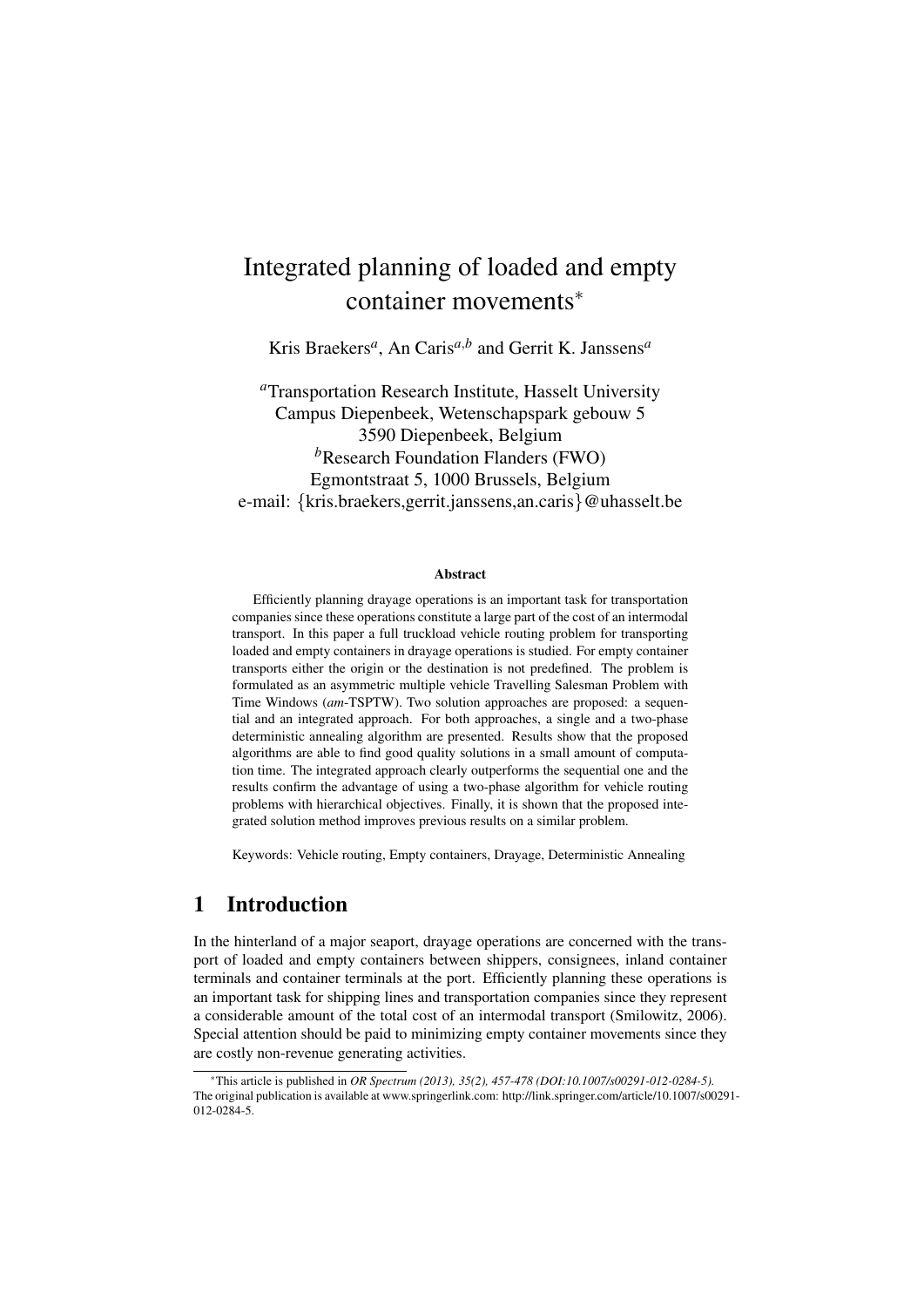Traditionally, a sequential approach is used for the operational planning of loaded and empty container movements. The problem is decomposed into two subproblems, an allocation and a routing problem. First, an empty container allocation model is used to determine the optimal repositioning of empty containers based on the locations of demand and supply in the region. Such an allocation model minimizes the total distance travelled by empty containers, without taking vehicle routing decisions into account. Next, a routing model is used to create efficient vehicle routes performing both loaded and empty container transport requests (Crainic et al, 1993; Huth and Mattfeld, 2009). The objective is to minimize the number of vehicles used, minimize the distance travelled, minimize travelling time or a combination of these. Such vehicle routing models are known to be very complex, especially when time windows are involved (Cordeau et al, 2007). To solve problems of realistic size often meta-heuristics, such as tabu search or simulated annealing, are used.

Palmgren et al (2003) describe a similar decomposition approach for the log truck scheduling problem in the forest industry. The authors solve a transportation problem to find the possible flow between supply and demand points. When creating feasible routes for their problem, the results of the transportation problem are used to limit the number of demand points that can be reached from a certain supply point.

Recently, some efforts are made to integrate the allocation and routing subproblems in drayage operations described above. By using an integrated approach, thus considering empty container allocation and vehicle routing decisions simultaneously, drayage costs may be reduced. Since the origin or destination of empty container transports are not determined in advance, the resulting problem is even more complex. Although several papers have addressed this idea, the advantage of an integrated over a sequential approach for planning drayage operations, has not been quantified.

In this paper both a sequential and integrated approach are presented and compared with each other for a full truckload drayage problem with time windows. For both approaches, the problem is formulated as an asymmetric multiple vehicle Travelling Salesman Problem with Time Windows (*am*-TSPTW) and a single and a two-phase deterministic annealing algorithm are proposed to solve the problem. Results clearly show that the integrated approach outperforms the sequential one. Besides, results in this paper confirm the advantage of using a two-phase approach for vehicle routing problems with the hierarchical objective of first minimizing the number of vehicles used and second total distance travelled. Finally, to assess the quality of the proposed solution method, it is shown that our algorithm improves previous results on a similar problem.

In Section 2, an overview of related literature is given. A detailed problem description, together with an overview of both solution approaches, is presented in Section 3. In Section 4, the proposed deterministic annealing algorithms are described. The experimental design and results are discussed in Section 5. Finally, conclusions are drawn and future research opportunities are identified in Section 6.

### 2 Literature review

In this section, related literature is presented. First, literature on empty container allocation models and full truckload routing is discussed. Next, recent approaches to integrate empty container allocation and vehicle routing decisions are described.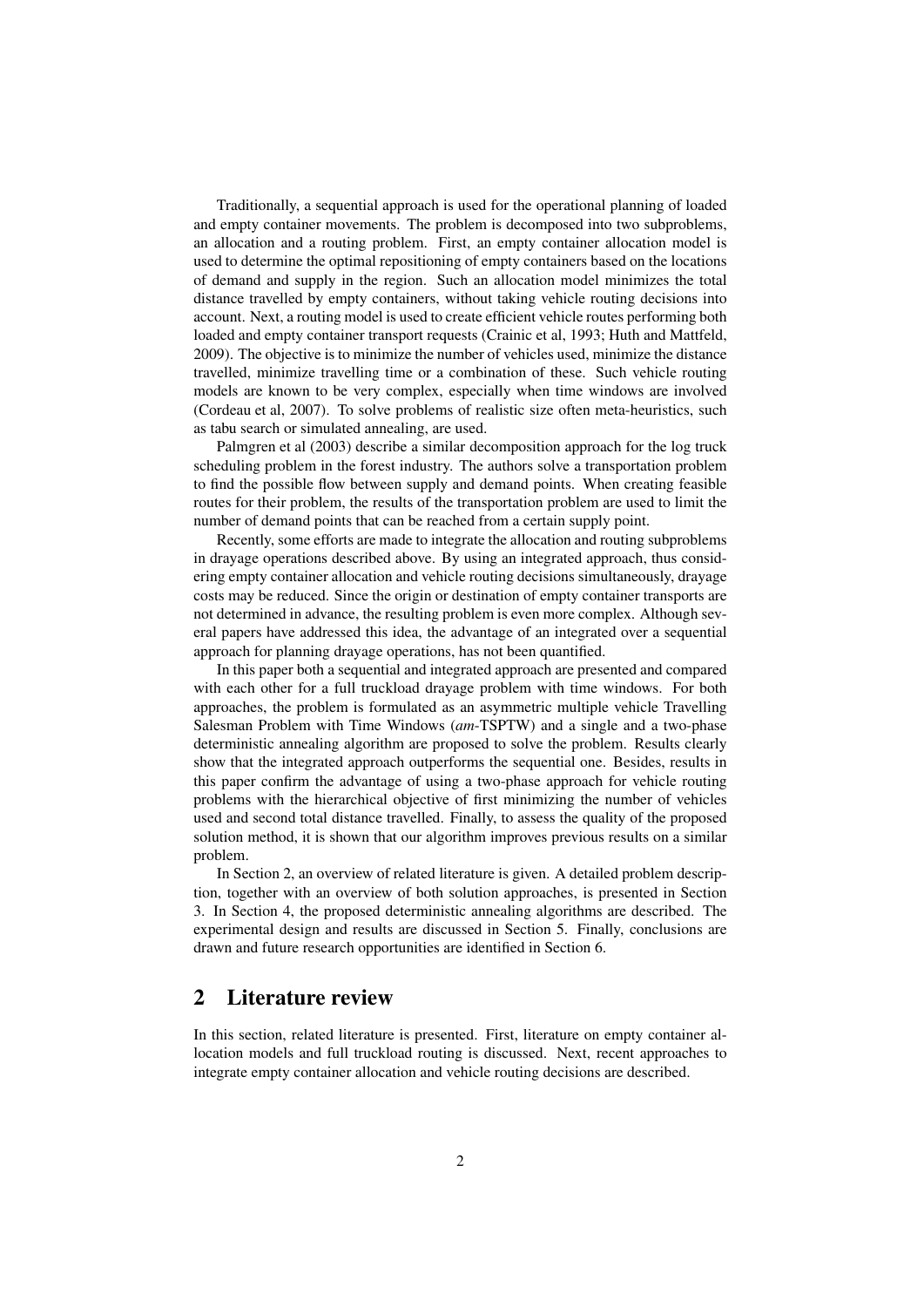### 2.1 Empty container allocation models

The objective of an empty container allocation model is to determine the best distribution of empty containers, while satisfying both known and forecasted demand (Crainic et al, 1993). Besides empty container demand and supply, repositioning empty containers in order to be able to satisfy empty container demand in future periods may be considered. Container allocation models are described among others in Chang et al (2008); Chu (1995); Crainic et al (1993); Di Francesco et al (2006); Jula et al (2003) and Olivo et al (2005). For a detailed review of these and other empty container allocation models the reader is referred to Braekers et al (2011).

#### 2.2 Full truckload routing

Routing problems in drayage operations can be classified as full truckload pickup and delivery problems (Erera and Smilowitz, 2008). The routing problem considered in this paper is a deterministic Full Truckload Pickup and Delivery Problem with Time Windows (FT-PDPTW), which can be reduced to an asymmetric multiple vehicle Travelling Salesman Problem with Time Windows (*am*-TSPTW).

Gronalt et al (2003) develop four savings based heuristics for a FT-PDPTW. Goods are transported between distribution centers or depots. Vehicles are based at different depots and may perform several routes during the planning period. A FT-PDPTW with multiple vehicle depots and additional weight constraints in the context of log truck scheduling is studied by Gronalt and Hirsch (2007). Different variants of the tabu search meta-heuristic are proposed to solve the problem. Imai et al (2007) introduce a full truckload pickup and delivery problem in the context of an intermodal terminal. Caris and Janssens (2009) extend this problem to a FT-PDPTW by including time window constraints at the customer locations. The problem is solved by a local search heuristic. In a subsequent work, a deterministic annealing algorithm is proposed to solve the problem (Caris and Janssens, 2010). The effect of the introduction of an appointment-based access control system at a port on full truckload drayage operations with time windows is studied by Namboothiri and Erera (2008). Mes et al (2007; 2010) propose an agent-based approach for a dynamic version of the FT-PDPTW.

Jula et al (2005) and Wang and Regan (2002) show that a FT-PDPTW may be transformed to an asymmetric multiple vehicle Travelling Salesman Problem with Time Windows (*am*-TSPTW) by collapsing each transport request into a single node. Wang and Regan (2002) use a time window partitioning method to solve the problem. The authors iteratively solve an under- and over-constrained version of the problem. Jula et al (2005) present two exact approaches for solving small instances of the *am*-TSPTW, using dynamic programming and genetic algorithms. An insertion heuristic is proposed to solve large problem instances. Lower bounds on the number of vehicles for the *(a)m*-TSPTW are presented by Desrosiers et al (1988) using Lagrangian relaxation, and by Mitrović-Minić and Krishnamurti (2006) using precedence graphs.

The Multiple Depot Vehicle Scheduling Problem with Time Windows (MDVSPTW), which is equivalent to a FT-PDPTW with multiple vehicle depots, is studied by Mingozzi et al (1995); Desaulniers et al (1998) and Hadjar and Soumis (2009). Currently, problems up to 900 tasks and can be solved to optimality. However, since the problem is applied in the context of urban bus scheduling, time windows are assumed to be small (maximum 30 minutes) while in our problem time windows up to four hours are considered.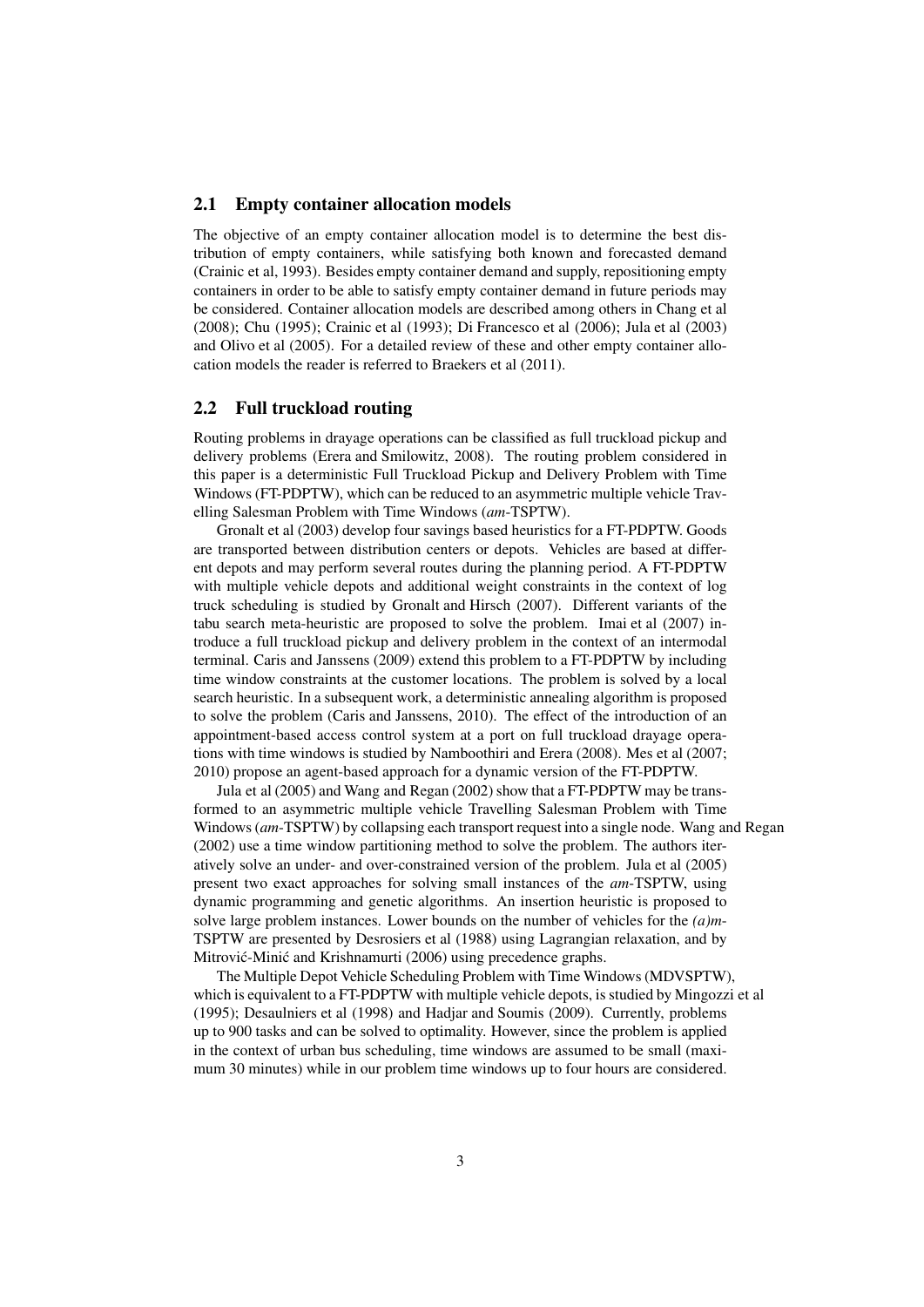### 2.3 Integrated approaches

Dejax and Crainic (1987) already suggested that the independent consideration of container allocation and vehicle routing neglects possible synergies arising from an integrated view on these problems. However, Crainic et al (1993) stated that a single mathematical model comprising container allocations and vehicle routing would be computationally intractable. Due to the continuous improvement of Operations Research techniques and computer capabilities, this opinion has changed. Recently, a number of attempts have been made to integrate container (or trailer) allocation and vehicle routing decisions.

Baldacci et al (2006) study the Multiple disposal facilities and multiple inventory locations Rollon-Rolloff Vehicle Routing Problem (M-RRVRP). The problem arises in the sanitation industry where tractors move trailers between customer locations, disposal facilities and inventory locations. Five types of trips are identified. For some trip types, the origin or destination of an empty trailer is not predefined. A set partitioning formulation is used and an exact solution method is proposed. Deidda et al (2008) propose a static, deterministic optimization model simultaneously addressing the allocation of empty containers between shippers, consignees and a port and the design of vehicle routes for empty containers. Loaded container transports are not considered. Vehicles are located at a single depot at the port and have a capacity of two containers. An exact algorithm is proposed. Huth and Mattfeld (2009) compare the results of a sequential and an integrated decision making approach for allocating and routing swap containers in a hub-and-spoke network. Vehicle routing decisions for both loaded and empty containers with a vehicle capacity of two containers are considered. The allocation problem is modelled as a multi-stage transportation problem while the routing problem is modelled as a generalization of the pickup and delivery problem. A Large Neighborhood Search (LNS) is used to solve the routing model in both the sequential and integrated approach. Results show the advantage of an integrated approach for this type of problem.

Some integrated approaches for full truckload (drayage) problems with time windows have been proposed as well. Currie and Salhi (2004) propose a tabu search heuristic for a FT-PDPTW with heterogeneous products and vehicles where the pickup points of goods to be delivered to customers are not predefined. The objective is to minimize total costs, including a fixed cost per vehicle used. Smilowitz (2006) studies the routing and scheduling of loaded and empty trailers or containers in drayage operations. Trailer allocation decisions are made simultaneously with vehicle routing decisions by introducing flexible tasks for empty trailers demanded and supplied (origins resp. destinations are not predefined). Only allocations with a distance smaller than a threshold are considered as possible executions for a flexible task. The objective of the model is to both minimize fleet size and travel time. The model is solved by a branch-and-bound heuristic using column generation. This solution method is improved in a subsequent work (Francis et al, 2007). Recently, dynamic versions of this problem are studied by Escudero et al (2011) and Zhang et al (2011a). Another column generation approach embedded in a branch-and-bound framework for optimizing drayage operations of trailers is proposed by Ileri et al (2006). A heterogeneous fleet of drivers with different start and end locations is assumed. The objective is to minimize costs with company drivers having a different cost structure than third party drivers. When travelling between certain types of tasks, intermediate stops at empty container storage and supply locations are introduced to ensure that vehicles arrive at the starting location of a task appropriately (empty or with an empty trailer). A sim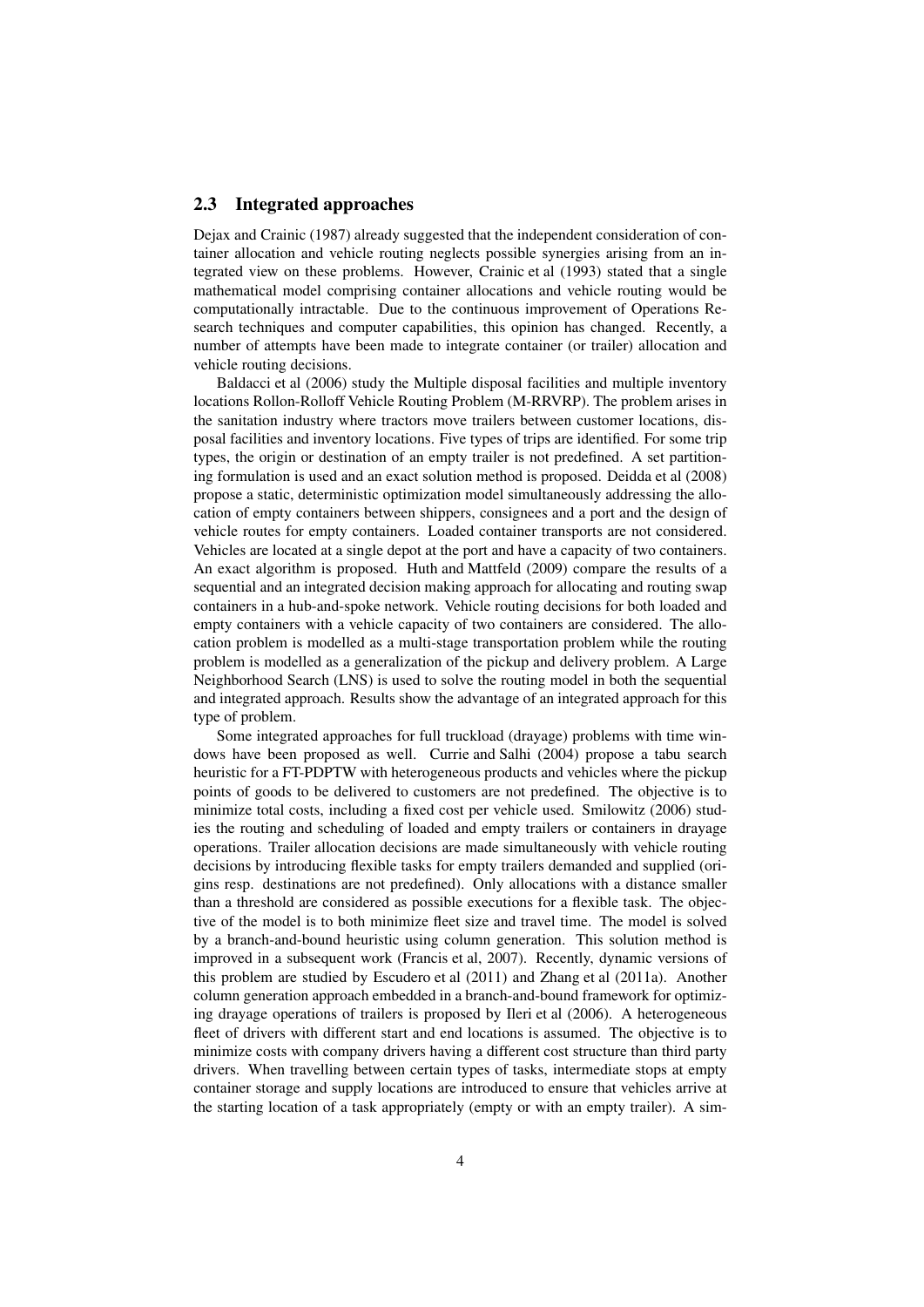ilar problem, in the context of container transportation, is investigated by Zhang et al (2009). Empty container allocations are integrated with routing decisions for vehicles with a single container capacity. A single container terminal and several vehicle depots with an empty container stock are considered. Vehicles do not need to return to their starting depot. The objective is to minimize total travel time. It is shown that the problem can be formulated as a multiple vehicle Travelling Salesman Problem with Time Windows (*m*-TSPTW) and multiple depots. A Reactive Tabu Search (RTS) algorithm is proposed to solve the problem. Zhang et al (2010) extend this problem to a multiple depot, multiple terminal problem and solve it by a time window partitioning method. Finally, Zhang et al (2011b) look at the single depot, single terminal problem where the number of empty containers available at the depot is limited. Again an RTS algorithm is proposed. It seems that solving this problem is much more complex than solving the problems in Zhang et al (2009) and Zhang et al (2010) where there is no limit on the number of empty container available at the depots.

# 3 Problem description

The problem in this paper is to create efficient vehicle routes performing all loaded and empty container transport requests in a region during a single day. It is assumed that a single vehicle depot and one or more container terminals are located in the region. Both the container terminals and the vehicle depot are opened during the whole planning period. Empty containers can be stored at each container terminal and sufficient empty containers are available at each terminal.

A loaded container transport represents a transport from a shipper to a container terminal (outbound loaded container) or from a container terminal to a consignee (inbound loaded container). For each container, the terminal to be used is predefined so that for all loaded container transports the origin and destination are known in advance. Time windows are imposed on these transport requests.

For empty container transports, either the origin or the destination is not defined in advance. A shipper may request an empty container to be delivered before a specific point in time. The origin of this empty container is irrelevant for the shipper and can be chosen by the decision maker. On the other hand, a consignee will have an empty container available after unloading an inbound loaded container. This container becomes available at a certain point in time and should be picked up before the end of the day. The destination of the empty container is determined by the decision maker. Empty containers can thus be transported from consignees to a container terminal, from a container terminal to a shipper or directly from a consignee to a shipper.

A homogeneous fleet of vehicles with a single container capacity is assumed. All vehicles start and end their route at the vehicle depot. When a vehicle arrives early at a location, waiting is allowed at no cost. The service time to load and unload containers is constant and the same for loaded and unloaded containers. A hierarchical objective function is used. The primary objective is to minimize the number of vehicles used while the secondary objective is to minimize total distance travelled.

The problem described above is similar to the ones studied in Zhang et al (2009) and Zhang et al (2010), although some differences exist. The objective is twofold in this paper (first minimize vehicles, then minimize distance) while respectively only total travelling time and total operation time are minimized in Zhang et al (2009) and Zhang et al (2010). Besides, when a vehicle delivers a loaded container to a consignee, it does not have to wait at this location until the container is unloaded and can be picked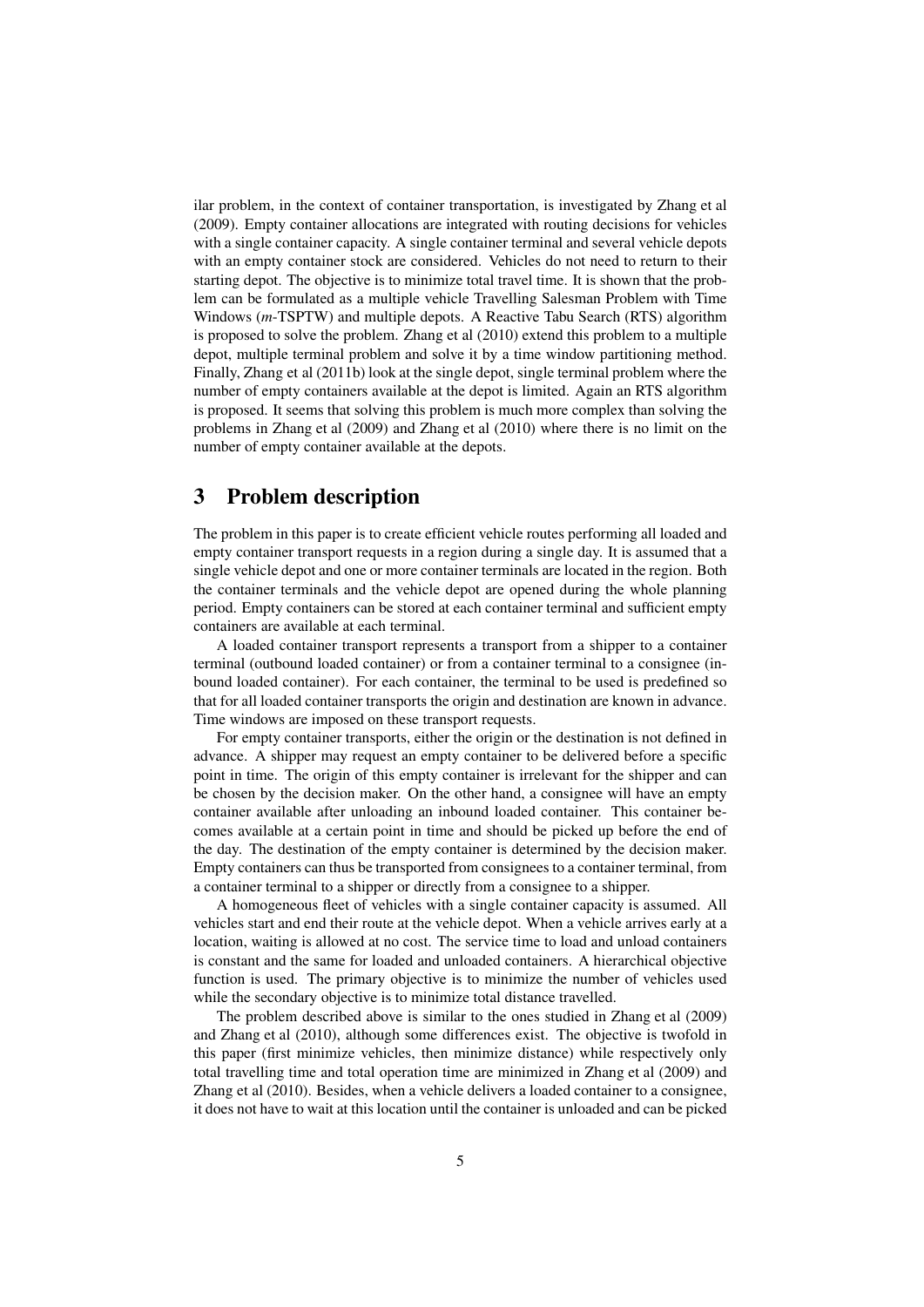up. Instead, in this paper it is assumed that the vehicle may leave for another task and an empty container that becomes available at the consignee's location may be picked up by any vehicle. Finally, in this paper only a single vehicle depot is assumed and the empty container stocks are located at the container terminals rather than at the vehicle depot.

In the following sections, the sequential and integrated solution approaches are described in detail. To make this discussion more clear, a small example is shown in Figure 1 to demonstrate how a solution is found by the two solution approaches. Figure 1(a) shows a small problem situation. The network consists of a vehicle depot, two container terminals with an empty container stock, a single loaded container that has to be transported from one of the terminals to a consignee, a single empty container supply location and a single empty container demand location. No time windows and a single vehicle are considered in this example. Parts (b), (c) and (d) of Figure 1 are discussed throughout Sections 3.1 and 3.2.



Figure 1: Illustration of both solution approaches

### 3.1 Sequential approach

When solving the problem sequentially, empty container allocations are determined before vehicle routes are created. This may lead to a suboptimal solution but reduces the complexity of the vehicle routing problem. The allocation model is discussed in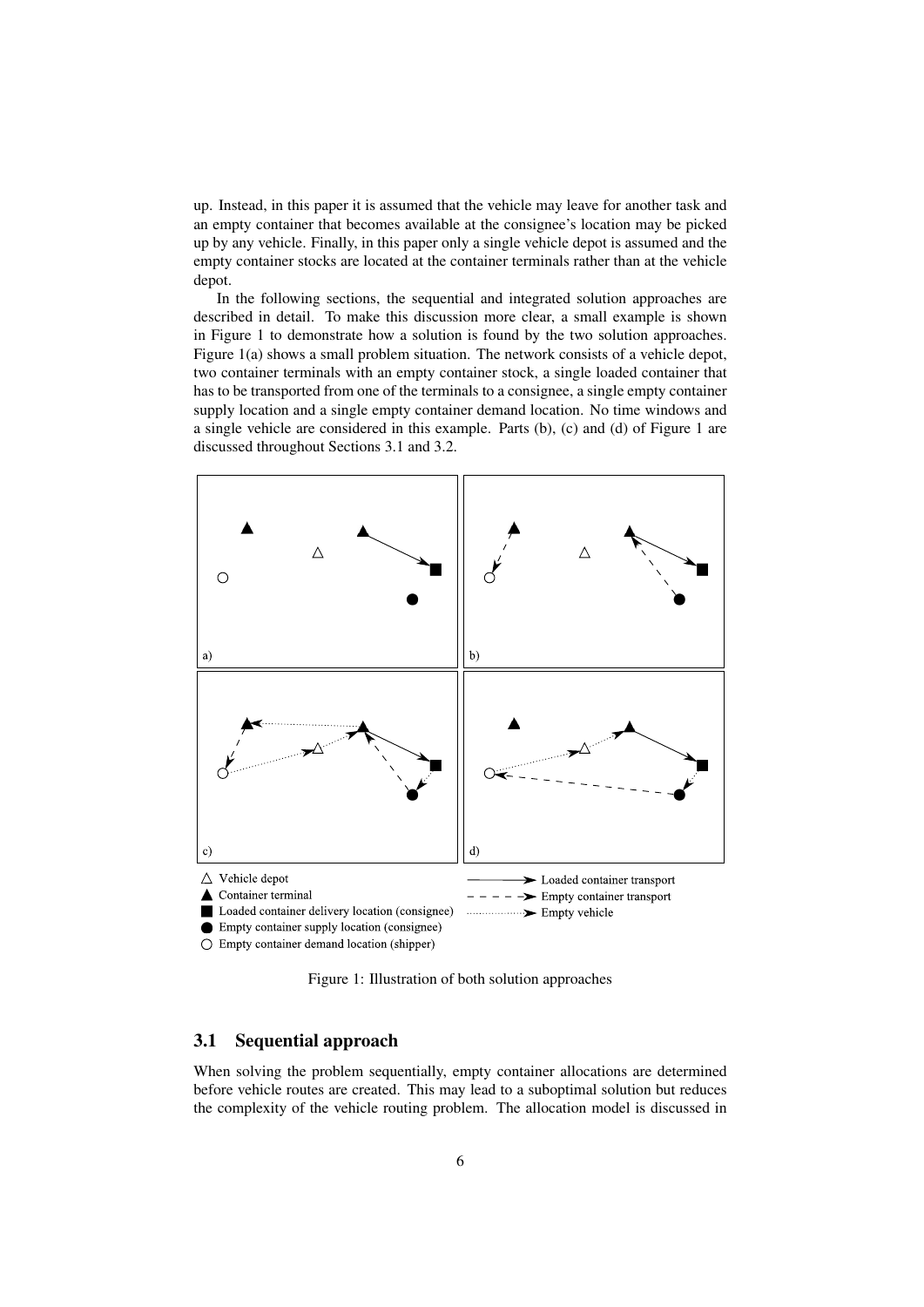Section 3.1.1. This model results in a set of empty container transports that need to be performed. In a second step, the routing problem is solved for loaded and empty container transports together. This problem is described in Section 3.1.2.

#### 3.1.1 Empty container allocation problem

Based on known demand and supply locations, the best distribution of empty containers is determined by an allocation model. The objective is to minimize the total distance travelled by empty containers.

The problem is formulated as a transportation problem. The set of origins is composed of the container terminals and the empty containers supplied by consignees. Similarly, the set of destinations is composed of the container terminals and the empty containers demanded by shippers. For each container terminal, supply at the origins and demand at the destinations are set to respectively the number of empty containers demanded and supplied in the region. For each possible allocation, the cost is represented by the distance between the origin and destination. The cost for allocations that are not feasible because of time window violations is set to a very large value. Finally, terminal-terminal allocations have a cost of zero since they do not represent actual movements.

The transportation problem is solved optimally by the well-known Ford-Fulkerson algorithm (Ford and Fulkerson, 1956). The optimal allocations (consignee-shipper, consignee-terminal and terminal-shipper) represent the empty container transports that need to be performed. These transports now have a fixed start and end location. For each transport, the time window for the start of service at the origin is determined based on the time windows of the origin and destination.

Solving the empty container allocation problem for the example in Figure 1 leads to the optimal (least-distance) solution shown in part (b) of this figure. The empty container supplied is transported to the container terminal on the right while the empty container demanded is supplied from the container terminal on the left. Another option is to perform a street turn by transporting the empty container supplied directly to the empty container demand location, but then the distance traveled by the empty container would be larger.

#### 3.1.2 Routing problem

Once the empty container transport requests are known, the routing problem becomes a Full Truckload Pickup and Delivery Problem with Time Windows (FT-PDPTW). Since vehicles are assumed to have a single container capacity, the origin and destination of a transport request should be visited immediately after each other by the same vehicle. Therefore, a transport request may be represented by a single node and the problem can be formulated as an asymmetric multiple vehicle Travelling Salesman Problem with Time Windows (*am*-TSPTW) (Jula et al, 2005; Wang and Regan, 2002).

The following notation is used. Let  $G = (N, A)$  be a graph with node set  $N =$  $\{0, 1, ..., n\}$  and arc set  $A = \{(i, j) | i, j \in N, i \neq j\}$ . The set of nodes consists of a vehicle depot (index 0) and *n* tasks or transport requests to be performed. Each task  $i \in N \setminus \{0\}$ has:

- a start location.
- an end location,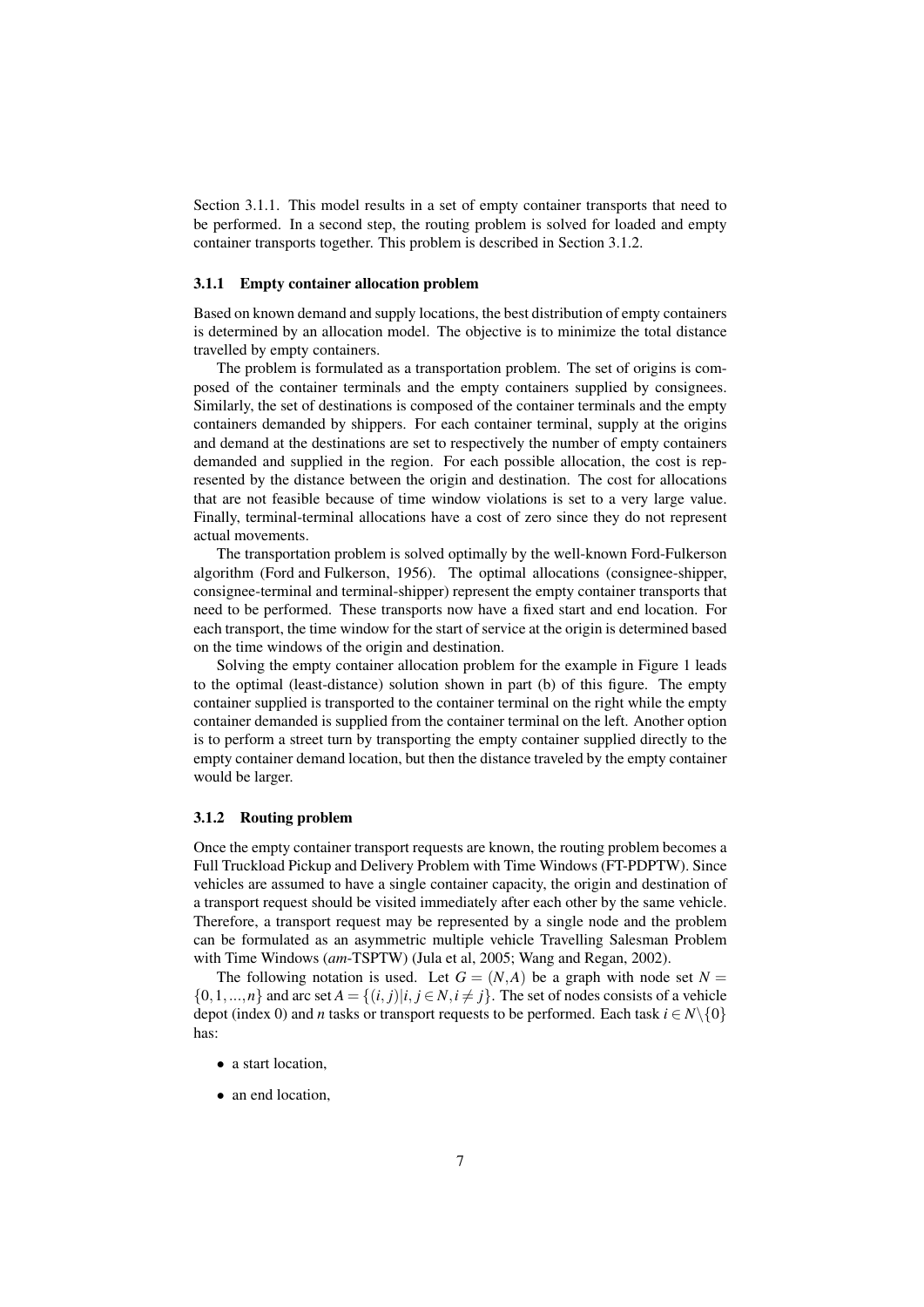- a distance  $d_i$  which is the distance to travel directly between the start and end location,
- *•* a duration *s<sup>i</sup>* which is the sum of the loading time, the travel time from start to end location and the unloading time,
- a time window  $[a_i, b_i]$  between which the node should be reached by a vehicle in order to be able to perform the task in time.

For the vehicle depot  $(i = 0)$ ,  $d_i$  and  $s_i$  are equal to zero and the time window is equal to the total planning period  $[0, b_0]$ . It is assumed that the distance and travel time between two locations are proportional to the Euclidean distance between these locations.

The parameters  $d_{ij}$  and  $t_{ij}$  represent respectively the distance and time to travel from the end location of task *i* to the start location of task *j*. The maximum number of vehicles available is *K* and *M* is a very large number (at least  $b_0 + \max_{(i,j)\in A} t_{ij}$ ).

Binary decision variables  $x_{ij}$  are used to determine whether any vehicle  $v \in V$  travels directly from the end location of task *i* to the start location of task *j*. Continuous variables  $t_i$  represent the point in time at which a vehicle starts task  $i$ . The routing problem is formulated as follows:

$$
\operatorname{lex} \min(\sum_{i \in N} x_{0i}, \sum_{(i,j) \in A} d_{ij} x_{ij} + \sum_{i \in N} d_i)
$$
 (1)

Subject to

$$
\sum_{j \in N} x_{ij} = 1 \qquad \qquad \forall i \in N, i \neq 0 \qquad (2)
$$

$$
\sum_{j \in N} x_{0j} \le K \tag{3}
$$

$$
\sum_{j \in N} x_{ij} = \sum_{j \in N} x_{ji} \qquad \qquad \forall i \in N \qquad (4)
$$

$$
t_i + s_i + t_{ij} \le t_j + M(1 - x_{ij}) \qquad \qquad \forall (i, j) \in A, j \ne 0 \qquad (5)
$$

$$
t_i + s_i + t_{i0} \le b_0 + M(1 - x_{i0}) \qquad \qquad \forall i \in N \qquad (6)
$$

$$
a_i \le t_i \le b_i \qquad \forall i \in N \qquad (7)
$$

$$
t_i \ge 0 \qquad \qquad \forall i \in N \qquad (8)
$$

$$
x_{ij} \in \{0, 1\} \qquad \forall (i, j) \in A \qquad (9)
$$

As discussed in Section 3, a hierarchical or lexicographic objective function is used (1). The primary objective is to minimize the number of vehicles used ( $\sum_{i \in N} x_{0i}$ ). The secondary objective is to minimize total distance travelled, which consists of the distance travelled from each task to the next  $(\sum_{(i,j)\in A} d_{ij}x_{ij})$  and the distance travelled to perform each task itself  $(\sum_{i \in N} d_i)$ . Constraints (2), (3) and (4) are flow constraints. Constraint (5) ensures that a vehicle cannot start a new task before finishing the previous task and travelling to the new one. Constraint (6) ensures that all vehicles return to the vehicle depot before the end of the planning period. Time windows are represented by constraint (7). Finally, constraints (8) and (9) make sure that both types of variables only take on the appropriate values.

Figure 1(b) shows that after solving the empty container allocation problem for the small example, three transport tasks need to be performed: one loaded container transport and two empty container transports. Using the vehicle routing problem described above leads to the optimal solution for the sequential approach which is shown in Figure 1(c).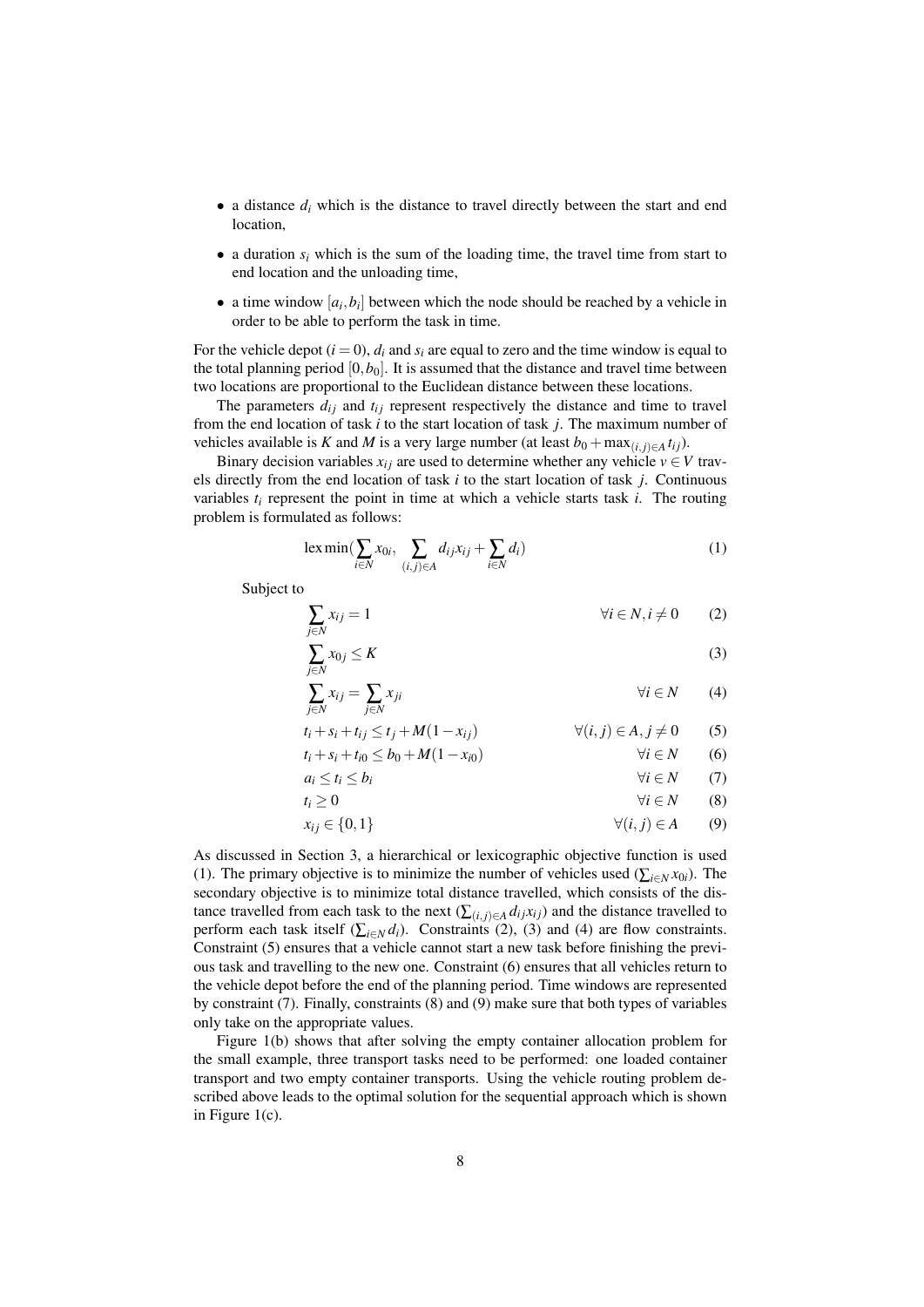|                | Table 1: Node parameters |                       |                          |  |  |  |
|----------------|--------------------------|-----------------------|--------------------------|--|--|--|
| Nodes          | Distance $d_i$           | Duration $s_i$        | Time window $[a_i, b_i]$ |  |  |  |
| $i \in N_{VD}$ | $\theta$                 | 0                     | $[0, b_0]$               |  |  |  |
| $i \in N_L$    | Distance<br>between      | Loading time + travel | $[a_i,b_i]$              |  |  |  |
|                | start and end location   | time between<br>start |                          |  |  |  |
|                |                          | and end locations +   |                          |  |  |  |
|                |                          | unloading time        |                          |  |  |  |
| $i \in N_{S}$  | $\theta$                 | Loading time          | $[a_i,b_0]$              |  |  |  |
| $i \in N_D$    | 0                        | Unloading time        | $[0,b_i]$                |  |  |  |

 $T_2L1_2$  1:  $N_2A$ 

#### 3.2 Integrated approach

When using an integrated approach, empty container allocations are not made beforehand but simultaneously with vehicle routing decisions. This means that the origin (destination) of an empty container demanded by a shipper (supplied by consignee) is not fixed in advance.

The integrated problem can be formulated by creating a node for the vehicle depot, for all loaded container transports and for all feasible empty container allocations. Extra constraints should impose that exactly one allocation node for each consignee and for each shipper is chosen. Such a formulation of the problem can be found in Braekers et al (2010). Solving this problem is however problematic since the number of possible allocations and thus the number of nodes in the network becomes very large for problems of a realistic size. Smilowitz (2006) uses a similar approach by defining feasible allocations as possible executions of a flexible task. To overcome the problem of the exponential growth of the network, a heuristic column generation approach is proposed and the number of feasible allocations is restricted by imposing a maximum distance.

Alternatively, the integrated problem can be formulated like the routing problem for the sequential approach. This is done by introducing an intermediate stop at a container terminal when travelling between certain types of nodes (Ileri et al, 2006; Zhang et al, 2009). The node set N is composed of the vehicle depot  $(N_{VD}, \text{index } 0)$ , a set of nodes for the loaded container transport  $(N_L)$ , a set of nodes for the empty container demand locations (*ND*) and a set of nodes for the empty container supply locations (*NS*).

Again, to each node is assigned a distance  $d_i$ , a duration  $s_i$  and a time window  $[a_i, b_i]$ . For the vehicle depot and the nodes representing the loaded container transports, these values are identical as those for the sequential approach. For the empty container supply and demand locations  $d_i$  is zero and  $s_i$  is equal to the (un)loading time. Time windows are  $[0, b_i]$  for demand locations with  $b_i$  the latest time the container should be delivered at node *i* and  $[a_i, b_0]$  for supply locations with  $a_i$  the time that the container becomes available for pickup node *i*. An overview of these values is shown in Table 1. The calculation of the distance  $\hat{d}_{ij}$  of travelling between two nodes *i* and  $j$  is shown in Table 2, where  $r$  is the number of container terminals in the region. When an intermediate stop at a container terminal needs to be made, the choice for the terminal is based on a lowest distance basis. Travel times  $\hat{t}_{ij}$  between two nodes are calculated similarly as the distances, but augmented with the container loading and unloading time when making an intermediate stop at a container terminal or travelling directly from an empty container supply to an empty container demand location. The other variables  $(K, M, x_i, t_i)$  and the formulation of the problem are the same as for the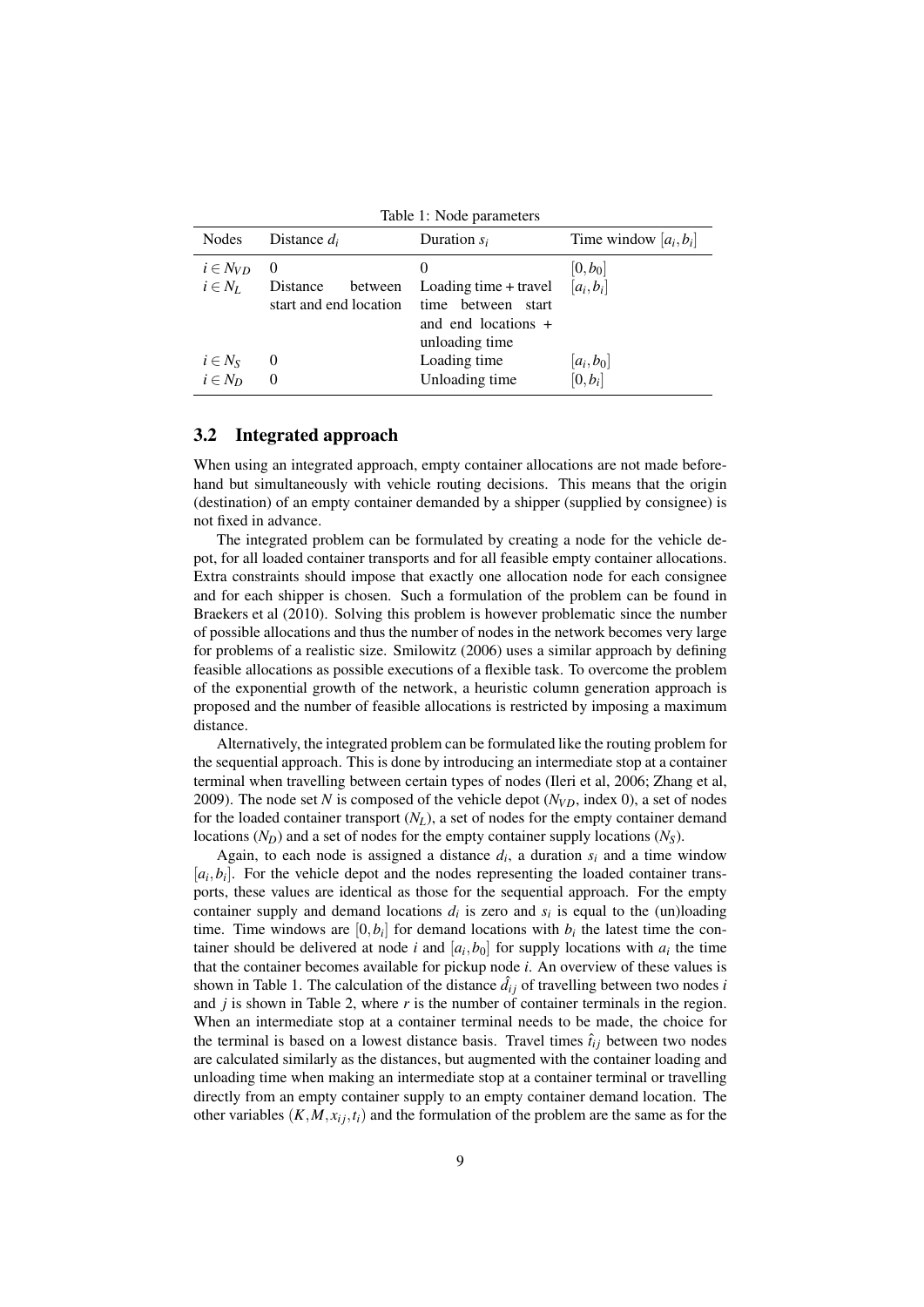Table 2: Calculation of distance coefficients  $\hat{d}_{ij}$ 

|                                                                  | $j \in N_{VD} \cup N_L$                    | $j \in N_{\rm S}$                                      | $i \in N_D$                                                                  |
|------------------------------------------------------------------|--------------------------------------------|--------------------------------------------------------|------------------------------------------------------------------------------|
| $i \in N_{VD} \cup N_L$ $d_{ij}$<br>$i \in N_{S}$<br>$i \in N_D$ | $\min_{e=1,,r}(d_{ie}+d_{ej})$<br>$d_{ij}$ | $a_{ii}$<br>$\min_{e=1,,r}(d_{ie}+d_{ej})$<br>$d_{ij}$ | $\min_{e=1,,r}(d_{ie}+d_{ej})$<br>$d_{ij}$<br>$\min_{e=1,,r}(d_{ie}+d_{ej})$ |

sequential approach, except that variables  $d_{ij}$  and  $t_{ij}$  are replaced by respectively  $\hat{d}_{ij}$ and  $\hat{t}_{ij}$ .

Although the formulation is the same, the integrated problem is harder to solve than the routing problem of the sequential approach. The reason is twofold. First, the number of nodes slightly increases. Second, the nodes representing the empty container demand and supply locations have much wider time windows than the nodes representing empty container transport requests in the sequential approach.

When the integrated approach is used to solve the small example in Figure 1(a), the optimal vehicle route is determined without first deciding on the origin and destination of the empty container demanded respectively supplied. Figure 1(d) shows the optimal solution. Clearly the total distance traveled is less than for the solution of the sequential approach (shown in Figure  $1(c)$ ). The reason for this lower distance is that another empty container allocation is chosen. In this case, an empty container is transported directly from the empty container supply location to the empty container demand location. Although the distance traveled by empty containers is larger for the integrated solution (since the optimal container allocation is not chosen), total distance traveled by the vehicle is smaller than for the solution of the sequential approach.

# 4 Deterministic annealing algorithms

In the previous section it is shown that for both solution approaches an *am*-TSPTW needs to be solved. Solving such a problem exactly for realistic problem sizes is very hard (Jula et al, 2005). Meta-heuristics can be used to find good and often optimal or near-optimal solutions. In this paper, a deterministic annealing algorithm is proposed.

Deterministic annealing is a variant on the well-known simulated annealing metaheuristic. With deterministic annealing, also known as threshold accepting, a neighboring solution worsening the objective function is accepted if the worsening is smaller than a certain threshold (Dueck and Scheuer, 1990). This threshold may be adapted during the search. Deterministic annealing has been proven more effective than its stochastic counterpart simulated annealing for several problems. Recently, deterministic annealing has been successfully implemented for a number of vehicle routing problems (Bräysy et al, 2003; 2008; Caris and Janssens, 2010; Nikolakopoulos and Sarimveis, 2007; Tarantilis et al, 2004).

In Section 4.1, the insertion heuristic used to find a feasible starting solution for the algorithm is discussed. The local search operators and the deterministic annealing scheme are respectively described in Sections 4.2 and 4.3. Finally, the implementation of the algorithm on the problem under study is discussed in Section 4.4.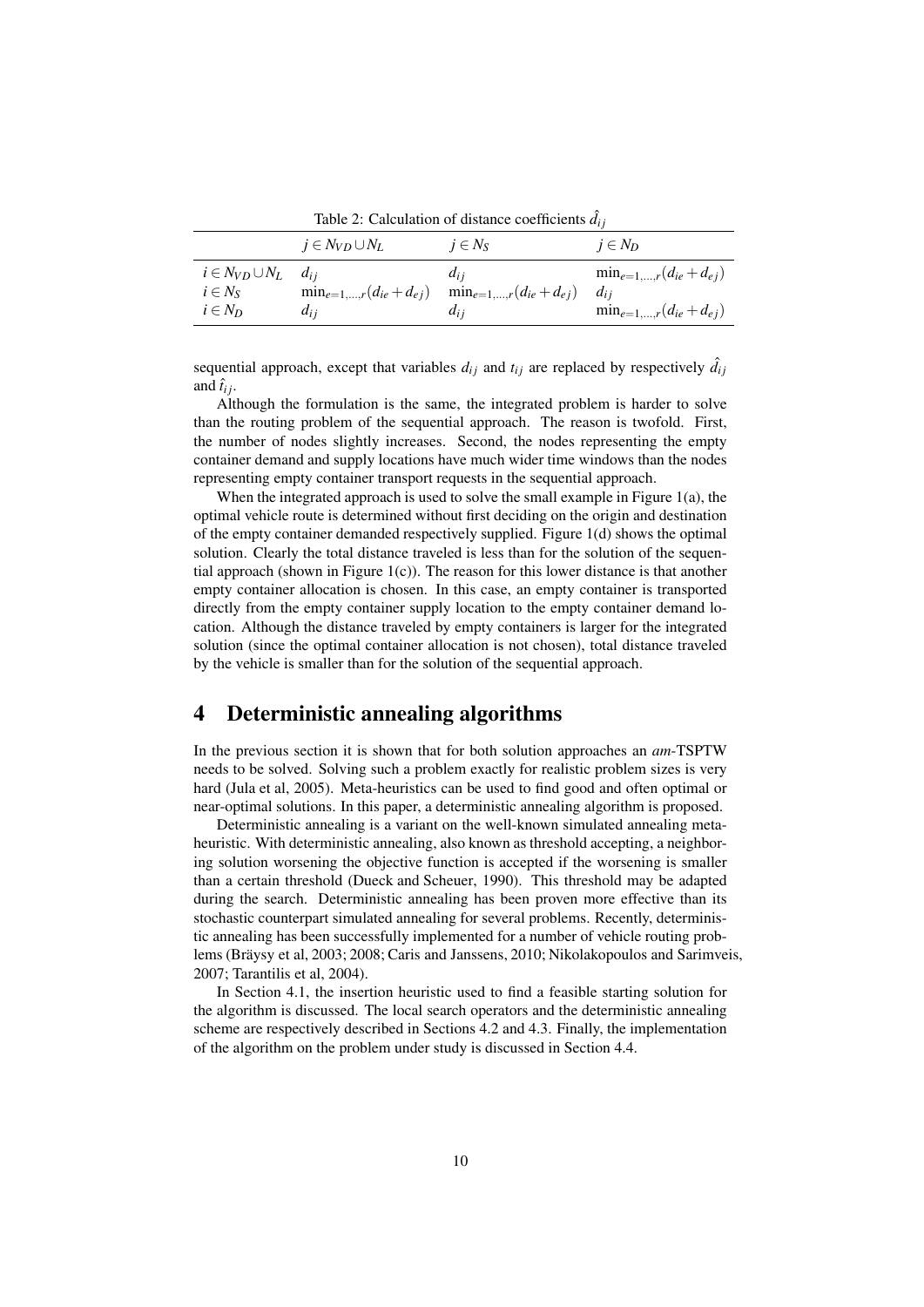#### 4.1 Insertion heuristic

An initial solution for the problem is obtained by a parallel insertion heuristic similar to the one proposed by Jula et al (2005). Starting from a number of vehicles equal to the lower bound, a node is randomly selected and inserted in its best possible position. This operation is repeated until all nodes are inserted. If no insertion is possible, an additional vehicle is added. The procedure is iterated a number of times to obtain a good starting solution.

### 4.2 Local search operators

Several local search operators are used to improve the initial solution. Three operators try to reduce the distance travelled. With the *relocate* operator, a node is removed from its route and reinserted in another route or in another place in its original route. The *2-Opt\** operator (Potvin and Rousseau, 1995) removes an arc from two routes and recombines the resulting parts, that is: the first part of route one with the second part of route two and vice versa. The *exchange* operator swaps a number of nodes between two routes. Several variations of this operator are used, based on the number of nodes that are swapped: *exchange(1,1)*, *exchange(2,1)*, *exchange(2,2)*, *exchange(3,2)* and *exchange(3,3)*. Only one of these exchange operators is used in an iteration of the algorithm. For the *exchange(1,1)* operator the insertion position of a node can also be one place before or after the removal position of the other node. When two nodes from a route are swapped to another route, the reverse insertion of these nodes is considered as well. For each operator, one route is selected randomly and all combinations of nodes or arcs of this route with those of the other routes are considered. A first improvement strategy is used.

Finally, two operators try to reduce the number of vehicles by reinserting all nodes of respectively one or several routes into the other routes. The first operator tries to insert all nodes of a randomly selected route into the other routes. The second operator tries to insert all nodes of the *p* shortest routes into all other routes and *p −* 1 empty routes. The parameter  $p$  is defined as a percentage of the number of routes in the solution.

### 4.3 Deterministic annealing scheme

The proposed deterministic annealing scheme is based on the one in Bräysy et al  $(2008)$ and Caris and Janssens (2010). It is shown in Algorithm 1. The current best solution *Sbest* is set to the best solution found by the insertion heuristic and the threshold *T* is set to its maximum value *Tmax*. The deterministic annealing algorithm is iterated *n* times. At each iteration, all local search operators are used in a random order. New solutions with a lower number of vehicles as the current solution are always accepted. New solutions with the same number of vehicles and total distance lower than the distance of the current solution plus the threshold *T* are accepted. If a solution is better than the best solution found so far, this solution is set as best solution. When no new best solution has been found, the threshold *T* is reduced by the threshold reduction parameter  $\Delta T$ . Whenever *T* becomes negative, it is reset to  $r \times T_{max}$ , with *r* a random number between zero and one. In case *T* becomes negative and no improvement has been found for *nimp* iterations, the search is restarted from the best solution.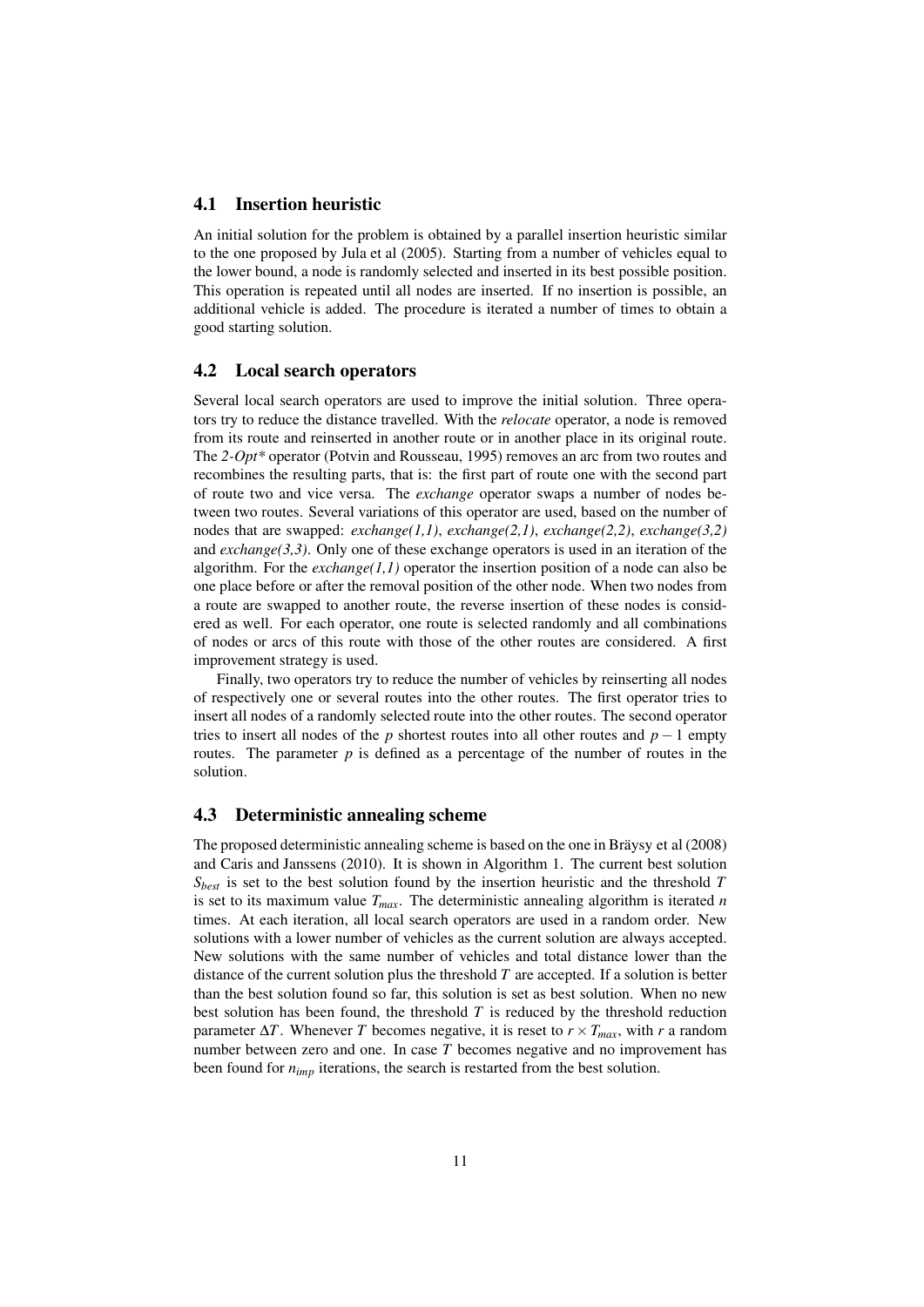Algorithm 1 Implementation of the deterministic annealing algorithm

```
T = T_{max}, i_{last} = 0 and S_{best} = best solution of the insertion heuristic
for i = 1 \rightarrow n do
   for j = 1 \rightarrow m do
       Apply local search operator on S and accept or reject new solution S
′
       if S
′
is accepted then
          S \leftarrow S'if f(S) < f(S_{best}) then
             S_{best} \leftarrow Si_{last} \leftarrow 0end if
      end if
   end for
   if i_{last} > 0 then
       i_{last} \leftarrow i_{last} + 1T \leftarrow T - \Delta Tif T < 0 then
          T \leftarrow r \times T_{max}if i_{last} > n_{imp} then
             S \leftarrow S_{best}i_{last} \leftarrow 0end if
      end if
   end if
end for
```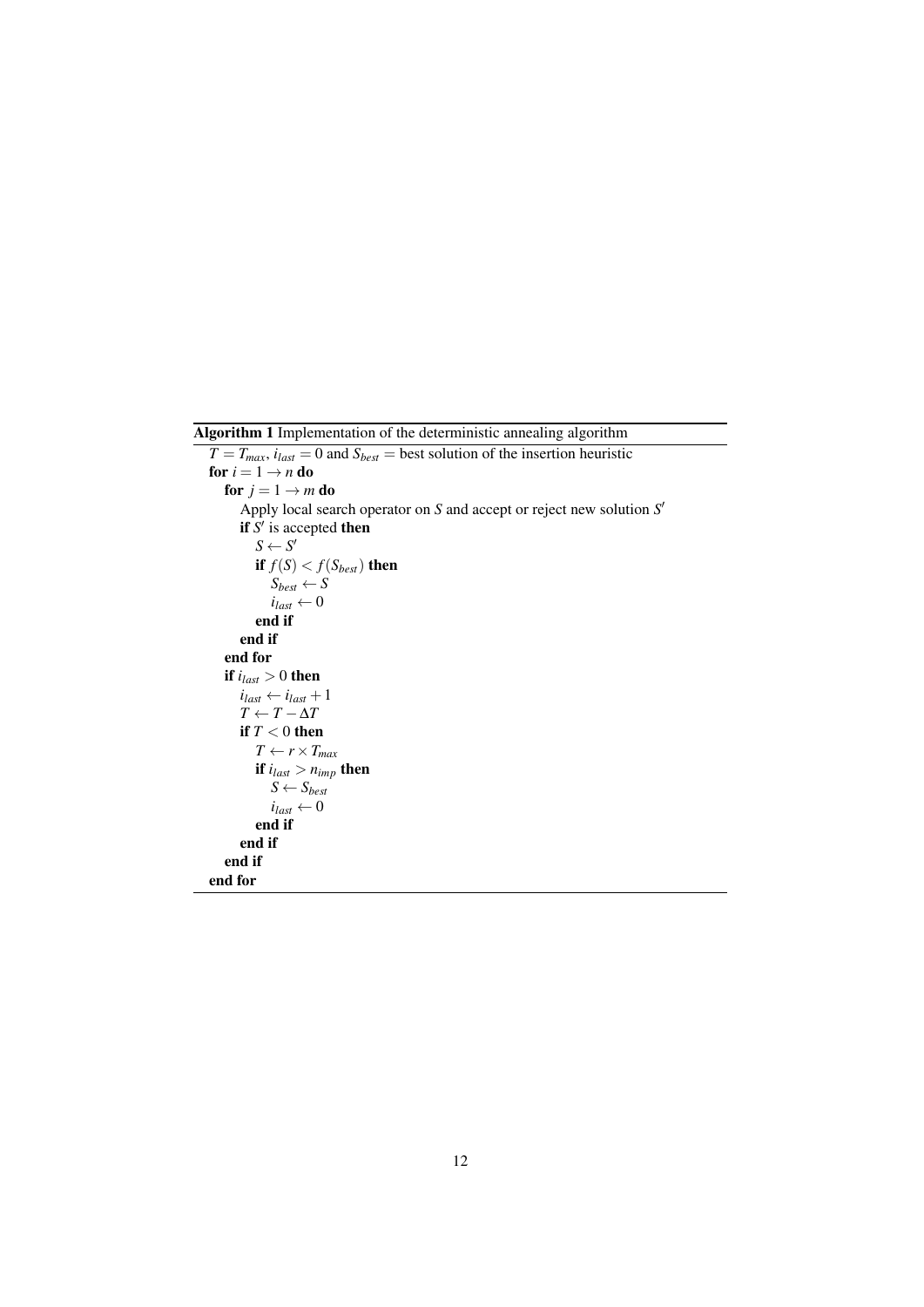#### 4.4 Implementation

In this section, the implementation of the deterministic annealing algorithm on the problem described in Section 3 is discussed. For both the sequential and integrated approach a single and a two-phase solution algorithm are presented.

#### 4.4.1 Single phase algorithms

The implementation of the single phase algorithms is straightforward. An initial solution is found by the insertion heuristic and this solution is improved by the deterministic annealing algorithm for a predefined number of iterations. All local search operators are used during the algorithm which means that the number of vehicles and total distance are minimized simultaneously.

#### 4.4.2 Two-phase algorithms

As pointed out by Bent and Van Hentenryck (2006) and Homberger and Gehring (2005), simultaneous reduction of the number of vehicles and total distance travelled in vehicle routing problems by a meta-heuristic controlling a neighborhood search, may lead to an important shortcoming. The objective function often drives the search towards solutions with a small distance. This complicates reaching solutions with a low number of vehicles but higher distance, i.e. the search is mainly guided by the secondary objective. To overcome this shortcoming, a two-phase solution method may be used where the number of vehicles is minimized during the first phase and total distance is minimized during the second phase. Homberger and Gehring (2005) present such a two-phase solution method for the vehicle routing problem with time windows. A  $(\mu, \lambda)$ -evolution strategy is used during the first phase, while a tabu search algorithm is used during the second phase. Bent and Van Hentenryck (2006) use respectively a simulated annealing algorithm and a Large Neighborhood Search (LNS) during their two-phase algorithm for the pickup and delivery problem with time windows. Since these two-phase methods provide very good results, a two-phase solution method for the problem in this paper is proposed as well. During both phases the deterministic annealing meta-heuristic is used.

First phase: reduce the number of vehicles Instead of using objective function (1), a specific hierarchical objective function presented by Bent and Van Hentenryck (2006) is used during the first phase of the algorithm. This objective function (10) guides the search towards solutions with a small number of vehicles, while partially ignoring the secondary objective of reducing total distance. Parameter  $l<sub>v</sub>$  represents the number of nodes visited by vehicle  $v \in V$ .

$$
\operatorname{lex} \min(\sum_{i \in N} x_{0i}, -\sum_{v \in V} l_v^2, \sum_{(i,j) \in A} d_{ij} x_{ij} + \sum_{i \in N} d_i)
$$
(10)

The objective function (10) consists of three hierarchically (or lexicographically) structured objectives. The primary objective is to minimize the number of vehicles used while the secondary objective is to maximize the sum of the squares of the number of nodes in each route. Finally, minimizing total distance is the third objective. The purpose of the second objective is to favour solutions with an unbalanced distribution of nodes over the vehicles over solutions with an even distribution of nodes, i.e. a solution with a few long and a few short routes is preferred over a solution where all routes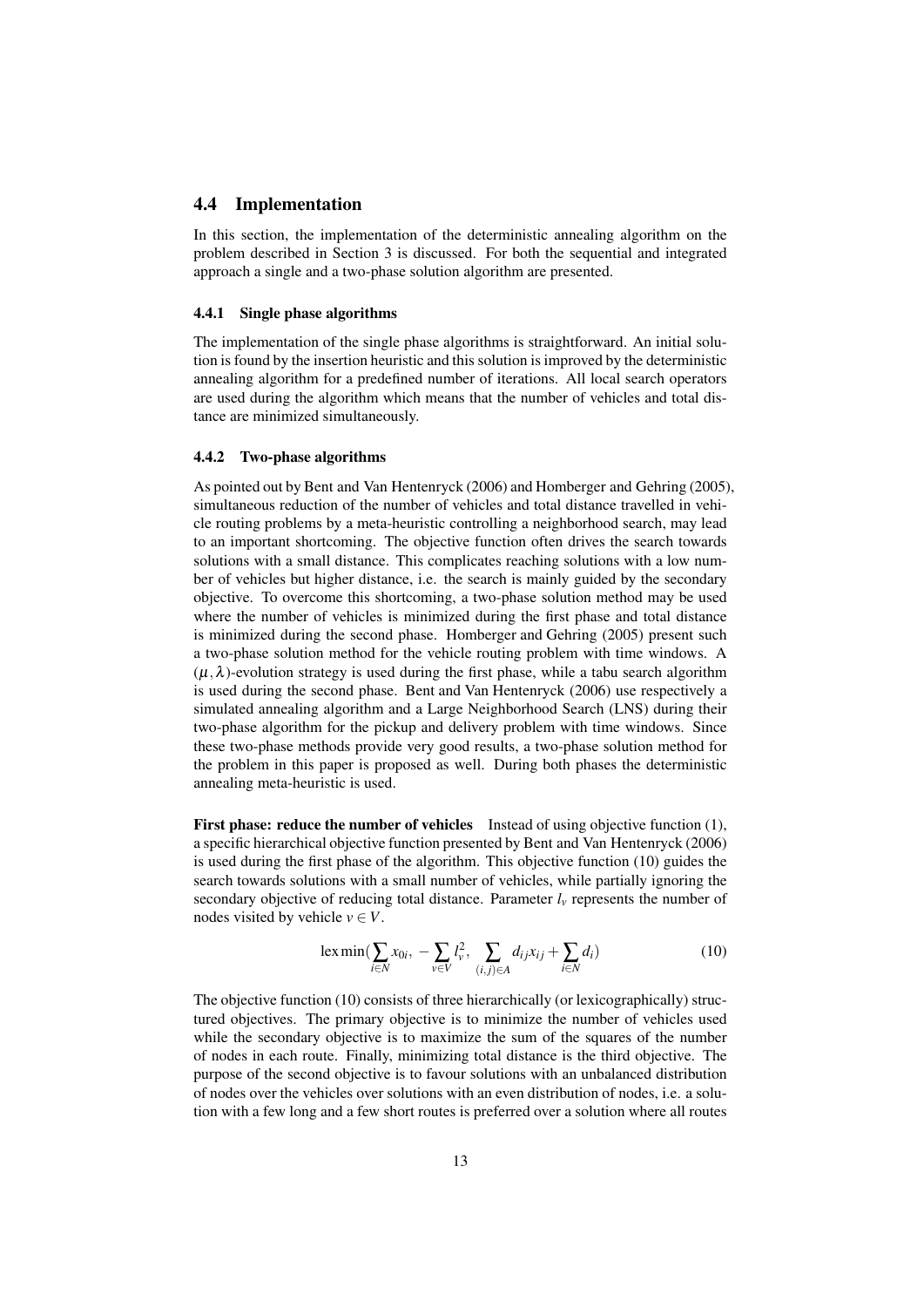have a length close to the average. The idea behind this objective is to remove nodes from shorter routes and insert them into longer routes, thereby gradually reducing the number of vehicles (Bent and Van Hentenryck, 2006).

During each iteration of the deterministic annealing algorithm, all five types of local search operators are applied in a random order. The two route reducing operators have an effect on the primary objective, while the *relocate*, *2-Opt\**, *exchange(2,1)* and *exchange(3,2)* operators improve the secondary objective. The *exchange(1,1)*, *exchange(2,2)* and *exchange(3,3)* operators only have an effect on the third objective and are mainly used to diversify the search. During this phase, the acceptance rule of a neighboring solution is as follows. A new solution is accepted when it is better as the current solution according to objective function (10) or when it has the same number of vehicles and the worsening of the second objective value is smaller than the threshold value *T*.

The implementation of the first phase of the sequential algorithm is again straightforward: the initial solution found by the insertion heuristic is improved by the deterministic annealing algorithm for a fixed number of iterations. The implementation for the integrated algorithm is more complex. The insertion heuristic and first phase of the algorithm are not directly applied on the integrated problem. Instead, an initial solution is found in the same way as for the sequential problem (by first determining the optimal empty container allocations by the transportation problem) and during half the number of iterations of the first phase, the number of vehicles is reduced while keeping the empty container allocations fixed. Next, the best solution found so far is transformed to a solution for the integrated problem by relaxing the optimal allocations. During the second half the number of iterations of the first phase, the number of vehicles is reduced further.

Second phase: reduce total distance During the second phase, the best solution found during the first phase is further improved with respect to total distance. The original objective function (1) is used. The two route reducing operators are not used since reducing the number of vehicles is not considered anymore.

# 5 Experimental design and results

#### 5.1 Experimental design

In order to test the robustness of the algorithm, a  $2<sup>4</sup>$  factorial design is set up (Law, 2007). Four problem characteristics are identified. For each characteristic a high (+) and low (-) value is determined. The *time window width* for loaded containers (F1) is a random number between 60 and 120 minutes (-) or between 120 and 240 minutes (+). The *number of container terminals* (F2) is one (-) or three (+). For each instance the *number of nodes* (F3) is 100 (-) or 200 (+). These nodes exist of an even amount of loaded container delivery locations, loaded container pickup locations, empty container supply locations and empty container demand locations. Finally, the *(X,Y)-coordinates* of all nodes (F4) are randomly chosen between 0 and 25 kilometers (-) or between 0 and 50 kilometers (+) on both axes. This results in 16 problem classes as shown in Table 3. For each problem class three random problem instances are generated.

It is assumed that a single vehicle depot is located in the center of the square region and the location of the container terminals is the same for each instance. The planning period equals eight hours. Service time for loading/unloading a container is ten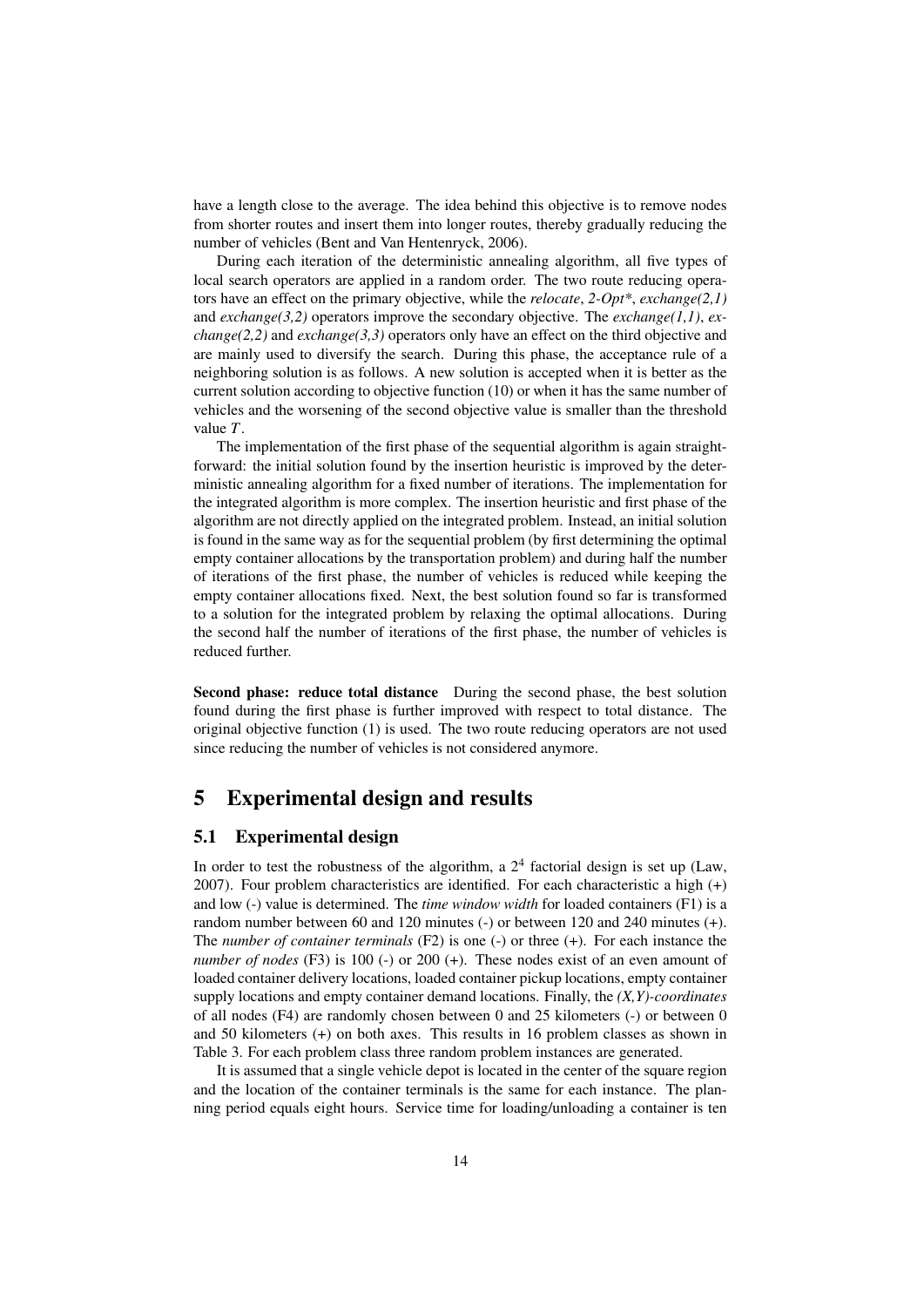Table 3: Overview of problem classes

| Class | F1 | F2    | F <sub>3</sub> | F4 | Class | F1        | F2    | F3    | F4     |
|-------|----|-------|----------------|----|-------|-----------|-------|-------|--------|
|       |    |       |                |    | 9     |           |       |       |        |
| 2     |    |       |                |    | 10    | $\ddot{}$ |       |       |        |
| 3     |    | ٠     |                |    | 11    |           |       |       |        |
| 4     |    | +     |                |    | 12    | $\pm$     | ┿     |       |        |
| 5     |    |       |                |    | 13    |           |       |       |        |
| 6     |    |       |                |    | 14    | $\,{}^+$  |       | $\pm$ |        |
|       |    | $\pm$ | $\pm$          |    | 15    |           | $\pm$ | $\pm$ | $\div$ |
| 8     |    | $\pm$ | +              |    | 16    | $\pm$     | $\pm$ | $\pm$ |        |

minutes.

#### 5.2 Lower bound

Lower bounds on the sequential and on the integrated problem are found by a time window partitioning method. Time window partitioning or discretization is introduced by Wang and Regan (2002) for solving a *m*-TSPTW. The time window of each node is partitioned into smaller parts, which are considered subnodes. Binary flow variables for links between nodes are replaced by binary flow variables for links between subnodes. Exactly one subnode of each node should be visited and for each node a vehicle must enter and leave the same subnode. An underconstrained version of the problem is formulated by replacing constraints (5), (6), (7) and (8) in the formulation of Section 3.1.2 with constraint (11). This underconstrained model results in a lower bound for the original problem.

$$
x_{ij}(a_i + s_i + t_{ij} - b_j) \le 0 \qquad \forall (i, j) \in A \tag{11}
$$

Wang and Regan (2002) use an iterative approach by partitioning the time windows into smaller parts at each iteration. Recently, Zhang et al (2010) improved this method by immediately looking for a good partitioning width. In this way the underconstrained problem needs to be solved only once, reducing computation time to a large extent. The authors found that instances with up to 800 subnodes could be solved efficiently. In this paper, the method of Zhang et al (2010) is slightly adapted to obtain a better lower bound. The binary restrictions on the flow variables are relaxed. The resulting LP-relaxation of the underconstrained model can be solved very efficiently. Therefore, problems with up to 5000 subnodes can be solved within 5 minutes. The lower bounds generated in this way are tighter than those generated by the integer restricted problems in a comparable amount of computation time.

Separate lower bounds are calculated for the sequential and integrated problem. To obtain a lower bound on the number of vehicles, the objective function of the problem is changed to minimizing the total time needed to perform all transport requests. The total time needed is then divided by the length of the planning period to find a lower bound on the number of vehicles (Koo et al, 2004). A lower bound on the total distance is found by removing the fixed vehicle costs from the objective function. It should be noted that lower bounds on the integrated problem are less tight than those of the sequential problem. The reason is that the average time window width is much larger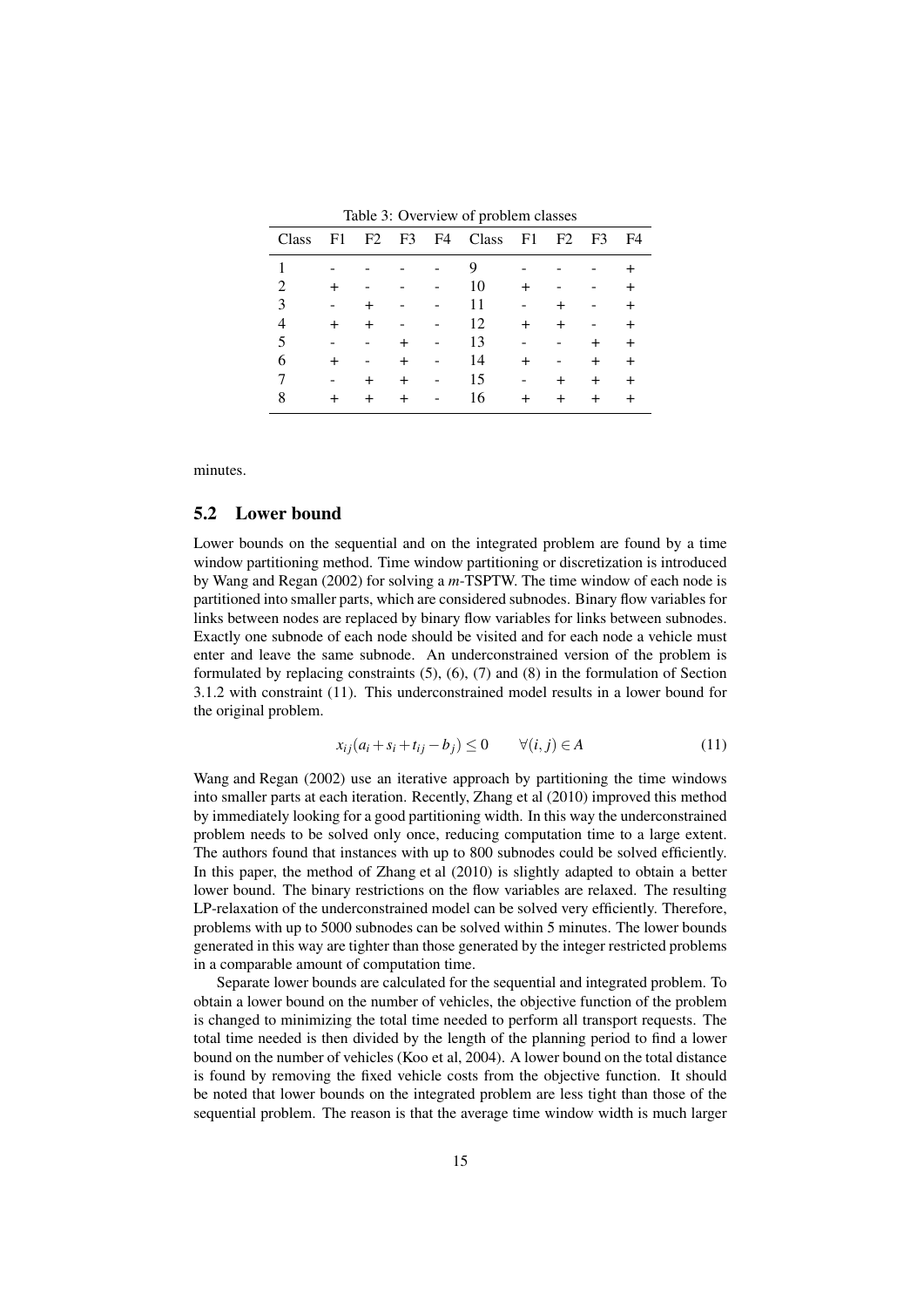| Table 4: Overview of results |              |           |              |           |  |  |  |  |
|------------------------------|--------------|-----------|--------------|-----------|--|--|--|--|
| Value                        | Sequential   |           | Integrated   |           |  |  |  |  |
|                              | Single phase | Two-phase | Single phase | Two-phase |  |  |  |  |
| Average number of vehicles   | 10.46        | 10.04     | 10.33        | 9.99      |  |  |  |  |
| Average gap (absolute)       | 1.00         | 0.58      | 1.08         | 0.74      |  |  |  |  |
| Average distance (km)        | 1813         | 1837      | 1805         | 1815      |  |  |  |  |
| Average gap $(\%)$           | 2.78         | 3.74      | 4.74         | 5.33      |  |  |  |  |
| Average computation time (s) | 3.40         | 5.38      | 4.27         | 6.59      |  |  |  |  |

for the integrated problem. Therefore the partitioning width was chosen somewhat wider in order to ensure a lower bound is found within reasonable computation time.

### 5.3 Results

The best parameter values are found by testing the algorithms for a single problem instance of each class. Best results are achieved with the following parameter values. The insertion heuristic is iterated 1000 times to obtain a good starting solution. The deterministic algorithm is run for 50000 iterations (during each phase). For the single phase algorithms and the second phase of the two-phase algorithms, the maximum threshold value  $T_{max}$  is set at 4 kilometers for 25 square kilometer regions and at 8 kilometers for 50 square kilometer regions. The threshold reduction parameter ∆*T* is set at *Tmax/*2500. During the first phase of the two-phase algorithms the maximum threshold value  $T_{max}$  is set at 6 for the sequential algorithm and at 12 for the integrated algorithm while the threshold reduction parameter  $\Delta T$  is set at  $T_{max}/1500$ . For all algorithms, the reset parameter  $n_{imp}$  is equal to five times the number of vehicles used in the current best solution. The transportation problem and deterministic annealing algorithm are implemented in C on a 2.1GHz Intel Core 2 laptop with 4GB RAM. The lower bounds are computed using Lingo 10.0.

All four algorithms are tested on the 48 problem instances. For each instance, average results over five runs of the algorithm are obtained. Detailed results are shown in Appendix A. An overview of results is shown in Table 4. The first two rows in Table 4 show the average number of vehicles used and the average absolute gap with the corresponding lower bound. The average distance travelled and the average relative gap with the corresponding lower bound, are presented in rows three and four. In the last row, average computation in seconds is shown. From Table 4, it can be concluded that all algorithms are able to find good quality solutions in a small amount of time. A comparison of the sequential and integrated approach should be based on real values instead of the gaps with the lower bounds since different bounds are calculated for both problems. Results show that on average the integrated approach offers better results than the sequential approach, both in terms of the number of vehicles and total distance. Comparing results of each problem instance individually shows that the integrated approach almost always performs better (21%) or equally good (74%) in terms of the number of vehicles used. When both approaches result in the same number of vehicles, the integrated approach is able to find a better solution in terms of distance in 95% of the cases.

It should be noted that although the computation time of the algorithms is very small, the average computation time of the integrated approach is slightly higher than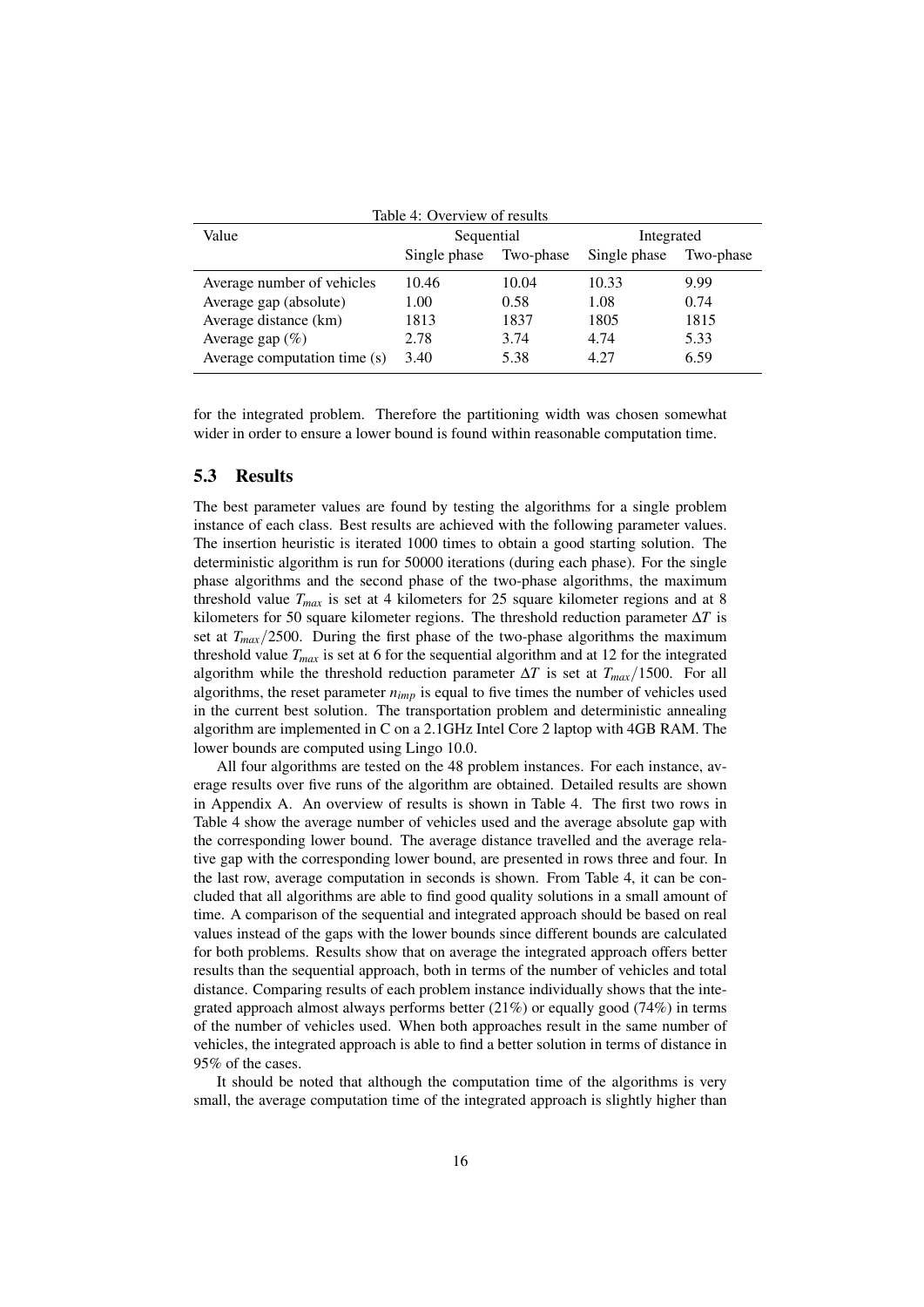that of the sequential approach. To further substantiate the conclusion that the integrated approach performs best, the computational experiments are redone for the sequential algorithms. This time, instead of a fixed number of iterations, the sequential algorithms are run for the same time as the computation time needed by the integrated approach. However, the results of the sequential approach hardly improve (same number of vehicles and average distances of 1812 and 1834 kilometers respectively for the single and two-phase method) and thus the integrated approach still provides better results.

When comparing the results of the single and two-phase algorithms, it is clear that the two-phase method performs much better in terms of the number of vehicles. Average distances are slightly higher for the two-phase algorithms than for the single phase algorithms which can be explained by the fact that the two objectives (minimize vehicles and distance) are often conflicting. Since minimizing the number of vehicles is prioritized over minimizing total distance, it can be concluded that best solutions are obtained by the integrated two-phase algorithm. This corresponds with the findings of Homberger and Gehring (2005) and Bent and Van Hentenryck (2006) that two-phase methods work well on problems with a hierarchical objective function.

#### 5.4 Comparison with previous results

To further assess the quality of the proposed algorithms in this paper, a comparison is made with previous results obtained by a time window partitioning method on a similar problem (Zhang et al, 2010). Since minimizing the number of vehicles used is not an objective in Zhang et al (2010), a comparison is made with the integrated single phase algorithm presented in this paper. The objective function of our algorithm is changed to minimize the total operation time of the vehicles. To meet the assumption of Zhang et al (2010) that there are multiple vehicle depots with a limited number of vehicles, the travel times between the vehicle depots and the nodes are initially set to zero. After a solution has been found by the algorithm, an optimal allocation of vehicles to the routes is made by solving a small transportation problem. Obviously, the algorithm could be improved by addressing this decision during the search. For example, a local search operator that swaps the starting depots of two routes could be introduced.

In Table 5, average results obtained by the integrated single phase algorithm on the twenty instances of Zhang et al (2010) are presented and are compared with the results of the original paper. Average results for instances with the same time window width are presented. For both methods, the average number of vehicles, the average gap between the total operation time and the lower bound of Zhang et al (2010) and the computation time are shown. Results in Table 5 show that the integrated single phase algorithm presented in this paper outperforms the time window partitioning method described by Zhang et al (2010). Besides, computation time is small.

# 6 Conclusions and future research

Drayage operations often constitute a large part of total costs of an intermodal transport. In this paper, a sequential and an integrated approach are proposed to plan loaded and empty container drayage operations. For both approaches, a single and a two-phase deterministic annealing algorithm are presented to solve a full truckload routing problem with time windows. It can be concluded that for both solution approaches good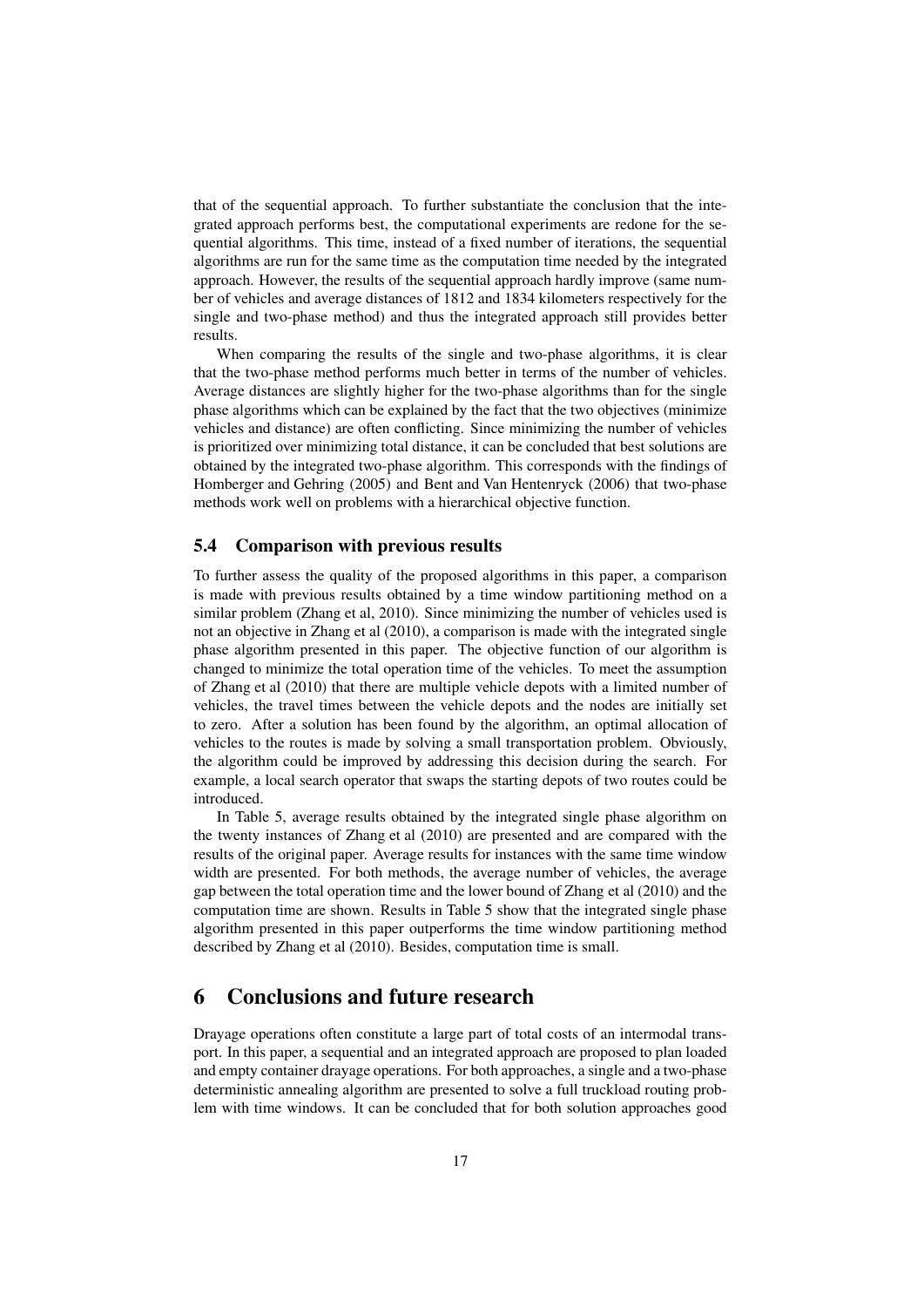| TW width       |                        | Zhang et al $(2010)$ |            | Own results            |      |            |  |
|----------------|------------------------|----------------------|------------|------------------------|------|------------|--|
|                | Gap $(\%)$<br>Vehicles |                      | Time $(s)$ | Vehicles<br>Gap $(\%)$ |      | Time $(s)$ |  |
| 1h             | 47.6                   | 1.20                 | 103        | 47.1                   | 1.13 |            |  |
| 2 <sub>h</sub> | 48.2                   | 2.68                 | 89         | 47.2                   | 1.90 |            |  |
| 3h             | 43.2                   | 3.96                 | 158        | 40.9                   | 2.69 | 3          |  |
| 4h             | 37.4                   | 4.83                 | 124        | 34.6                   | 4.26 | 3          |  |
| Average        | 44.1                   | 3.17                 | 118        | 42.5                   | 2.49 |            |  |

Table 5: Comparison of results with Zhang et al (2010)

quality solutions can be obtained in a small amount of time. Results clearly indicate that the integrated approach performs better than the sequential approach. Besides, results in this paper confirm the advantage of using a two-phase approach for vehicle routing problems with a hierarchical objective function. Finally, it is shown that the proposed integrated solution method improves previous results on a similar problem.

Future research could focus on a number of extensions of the problem addressed in this paper. The number of empty containers available at each terminal could be assumed to be limited. This strongly complicates the problem as is shown in Zhang et al (2011b). Another extension may be the problem where for some containers and/or vehicles, two containers can be transported simultaneously by a single vehicle. Finally, the hierarchical objective function may be replaced by a multi-objective function. In this way the trade-off between the number of vehicles used and total distance travelled could be explored.

# A Detailed results

Table A.1 shows detailed results for the experiments described in Section 5.3.

### References

- Baldacci R, Bodin L, Mingozzi A (2006) The multiple disposal facilities and multiple inventory locations rollon-rolloff vehicle routing problem. Comput Oper Res 33(9):2667–2702
- Bent R, Van Hentenryck P (2006) A two-phase hybrid algorithm for pickup and delivery vehicle routing problems with time windows. Comput Oper Res 33(4):875–893
- Braekers K, Janssens GK, Caris A (2010) A deterministic annealing algorithm for simultaneous routing of loaded and empty containers. In: Proceedings of the Industrial Simulation Conference, Budapest, Hungary, pp 172–176
- Braekers K, Janssens GK, Caris A (2011) Challenges in managing empty container movements at multiple planning levels. Transport Rev 31(6):681–708
- Bräysy O, Berger J, Barkaoui M, Dullaert W (2003) A threshold accepting metaheuristic for the vehicle routing problem with time windows. Cent Eur J Oper Res 11(4):369–387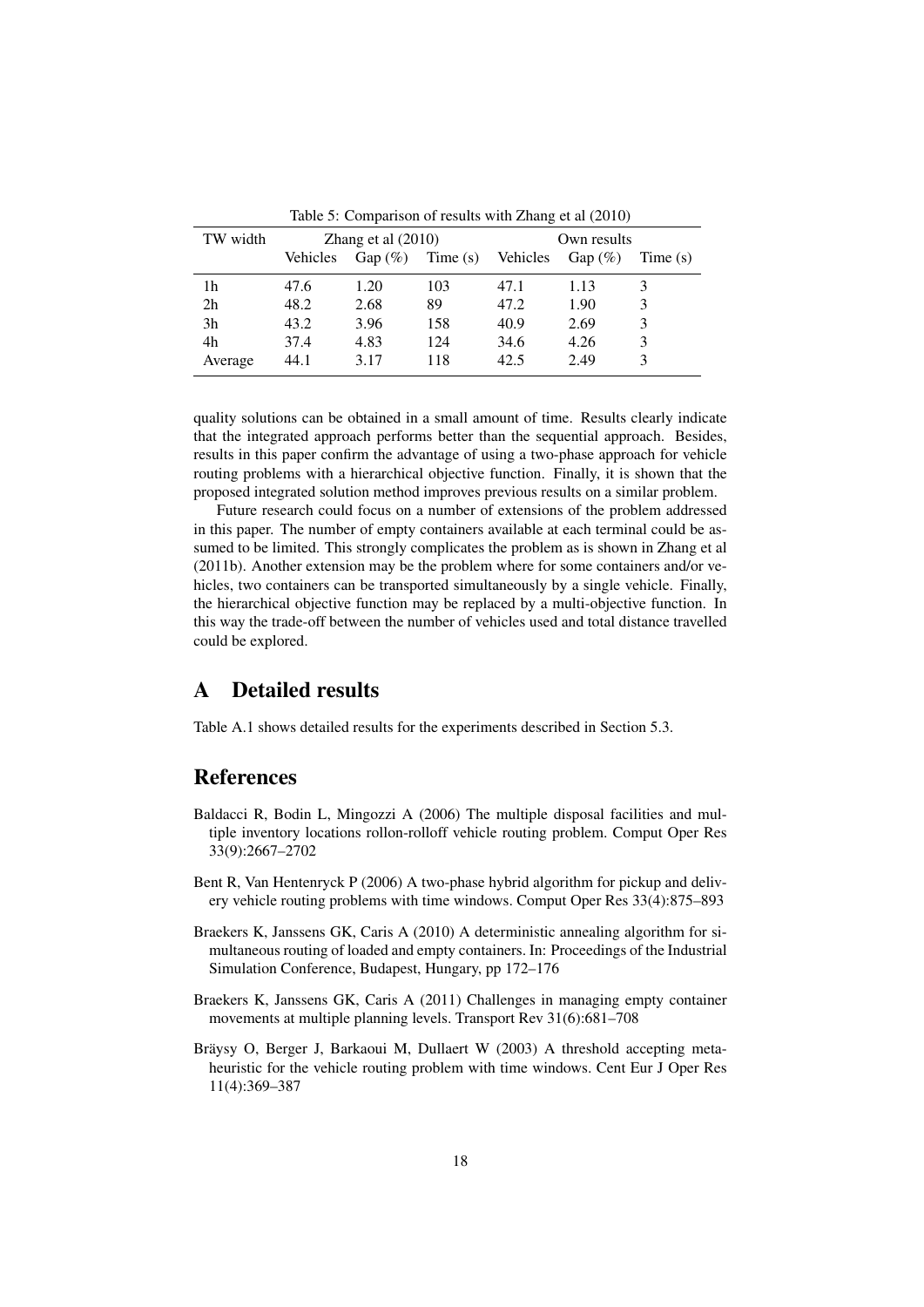| Table A.1: Detailed results |                |                |           |                         |                  |             |                         |      |
|-----------------------------|----------------|----------------|-----------|-------------------------|------------------|-------------|-------------------------|------|
| Instance                    | Sequential     |                |           |                         | Integrated       |             |                         |      |
|                             | Single phase   |                | Two-phase |                         | Single phase     |             | Two-phase               |      |
|                             | $V^a$          | $\mathbf{D}^b$ | V         | D                       | V                | $\mathbf D$ | $\overline{\mathsf{V}}$ | D    |
|                             |                |                |           |                         |                  |             |                         |      |
| 1.1                         | $\overline{7}$ | 1032           | 6.4       | 1063                    | $\boldsymbol{7}$ | 1019        | 6                       | 1066 |
| 1.2                         | $\overline{7}$ | 968            | 6.4       | 999                     | 6.6              | 973         | 6                       | 994  |
| 1.3                         | 6              | 984            | 6         | 989                     | 6.4              | 963         | 6                       | 971  |
| 2.1                         | 6              | 1012           | 6         | 1013                    | 6                | 1001        | 6                       | 1003 |
| 2.2                         | 6              | 983            | 6         | 987                     | 6                | 988         | 6                       | 974  |
| 2.3                         | 6              | 928            | 6         | 927                     | 6                | 923         | 6                       | 919  |
| 3.1                         | 6              | 830            | 6         | 830                     | 6                | 812         | 6                       | 811  |
| 3.2                         | 6              | 760            | 6         | 755                     | 6                | 743         | 6                       | 750  |
| 3.3                         | 6              | 728            | 6         | 727                     | 6                | 701         | 6                       | 702  |
| 4.1                         | 6              | 702            | 6         | 705                     | 6                | 697         | 6                       | 696  |
| 4.2                         | 6              | 689            | 6         | 689                     | 6                | 682         | 6                       | 680  |
| 4.3                         | 6              | 719            | 6         | 723                     | 6                | 699         | 6                       | 697  |
| 5.1                         | 12.8           | 1789           | 12        | 1820                    | 12               | 1803        | 12                      | 1800 |
| 5.2                         | 12             | 1837           | 12        | 1833                    | 12               | 1827        | 12                      | 1823 |
| 5.3                         | 12             | 1654           | 11        | 1712                    | 12               | 1651        | 11                      | 1697 |
| 6.1                         | 12             | 1645           | 11        | 1685                    | 12               | 1659        | 11                      | 1680 |
| 6.2                         | 12             | 1661           | 11        | 1696                    | 11.6             | 1660        | 11                      | 1671 |
| 6.3                         | 12             | 1795           | 11        | 1837                    | 12               | 1793        | 11.2                    | 1809 |
| 7.1                         | 11             | 1436           | 11        | 1424                    | 11               | 1403        | 11                      | 1403 |
| 7.2                         | 11             | 1315           | 11        | 1315                    | 11               | 1283        | 10.8                    | 1299 |
| 7.3                         | 11             | 1302           | 10        | 1342                    | 11               | 1301        | 10                      | 1322 |
| 8.1                         | 11             | 1361           | 11        | 1363                    | 11               | 1346        | 11                      | 1339 |
| 8.2                         | 11             | 1306           | 10.4      | 1346                    | 11               | 1292        | 10.4                    | 1324 |
| 8.3                         | 10.4           | 1175           | 10        | 1185                    | 10               | 1163        | 10                      | 1162 |
| 9.1                         | 9              | 1936           | 9         | 1939                    | 9                | 1935        | 9                       | 1930 |
| 9.2                         | 9              | 1986           | 9         | 1986                    | 9                | 1977        | 9                       | 1959 |
| 9.3                         | 9              | 1826           | 8         | 1884                    | 8.2              | 1836        | 8                       | 1851 |
| 10.1                        | 9              | 1943           | 8         | 1987                    | 9                | 1941        | 8                       | 1966 |
| 10.2                        | 9              | 1845           | 8         | 1926                    | 8.6              | 1865        | 8                       | 1891 |
| 10.3                        | 8.4            | 1894           | 8         | 1896                    | 8.6              | 1881        | 8                       | 1883 |
| 11.1                        | 8              | 1609           | 8         | 1613                    | 8                | 1610        | 8                       | 1607 |
| 11.2                        | 8              | 1683           | 8         | 1683                    | 8                | 1666        | 8                       | 1669 |
| 11.3                        | 9              | 1505           | 8.6       | 1567                    | 8.8              | 1516        | 8                       | 1582 |
| 12.1                        | 8              | 1478           | 7         | 1555                    | 8                | 1455        | 7                       | 1528 |
| 12.2                        | 8              | 1564           | 8         | 1581                    | 8                | 1553        | 8                       | 1556 |
| 12.3                        | 7              | 1354           | 7         | 1362                    | $\tau$           | 1354        | 7                       | 1355 |
| 13.1                        | 17             | 3381           | 16        | 3435                    | 16               | 3357        | 15.4                    | 3354 |
| 13.2                        | 17             | 4068           | 17        | 4074                    | 17               | 4047        | 17                      | 4045 |
| 13.3                        | 17             | 3501           | 16        | 3537                    | 16.4             | 3503        | 16                      | 3519 |
| 14.1                        | 16             | 3345           | 15.2      | 3436                    | 16               | 3344        | 15                      | 3408 |
| 14.2                        | 17             | 3595           | 16        | 3647                    | 16               | 3637        | 16                      | 3622 |
| 14.3                        | 16             | 3231           | 15        | 3305                    | 15.8             | 3279        | 15                      | 3265 |
|                             | 15             | 2948           | 14.8      |                         | 15               | 2908        | 15                      |      |
| 15.1                        |                |                |           | 2947                    |                  |             |                         | 2921 |
| 15.2                        | 15             | 2810           | 14        | 2855                    | 14.8             | 2803        | 14                      | 2824 |
| 15.3                        | 16             | 2731           | 15        | 2770                    | 15.2             | 2722        | 14.8                    | 2744 |
| 16.1                        | 14.4           | 2802           | 14        | 2820                    | 14.6             | 2730        | 14                      | 2739 |
| 16.2                        | 14             | 2681           | 14        | $2678$ 19 <sup>14</sup> |                  | 2652        | 14                      | 2643 |
| 16.3                        | 14             | 2706           | 14        | 2713                    | 14               | 2681        | 14                      | 2678 |

*<sup>a</sup>* V: average number of vehicles used (over five runs)

*<sup>b</sup>* D: average total distance travelled (over five runs)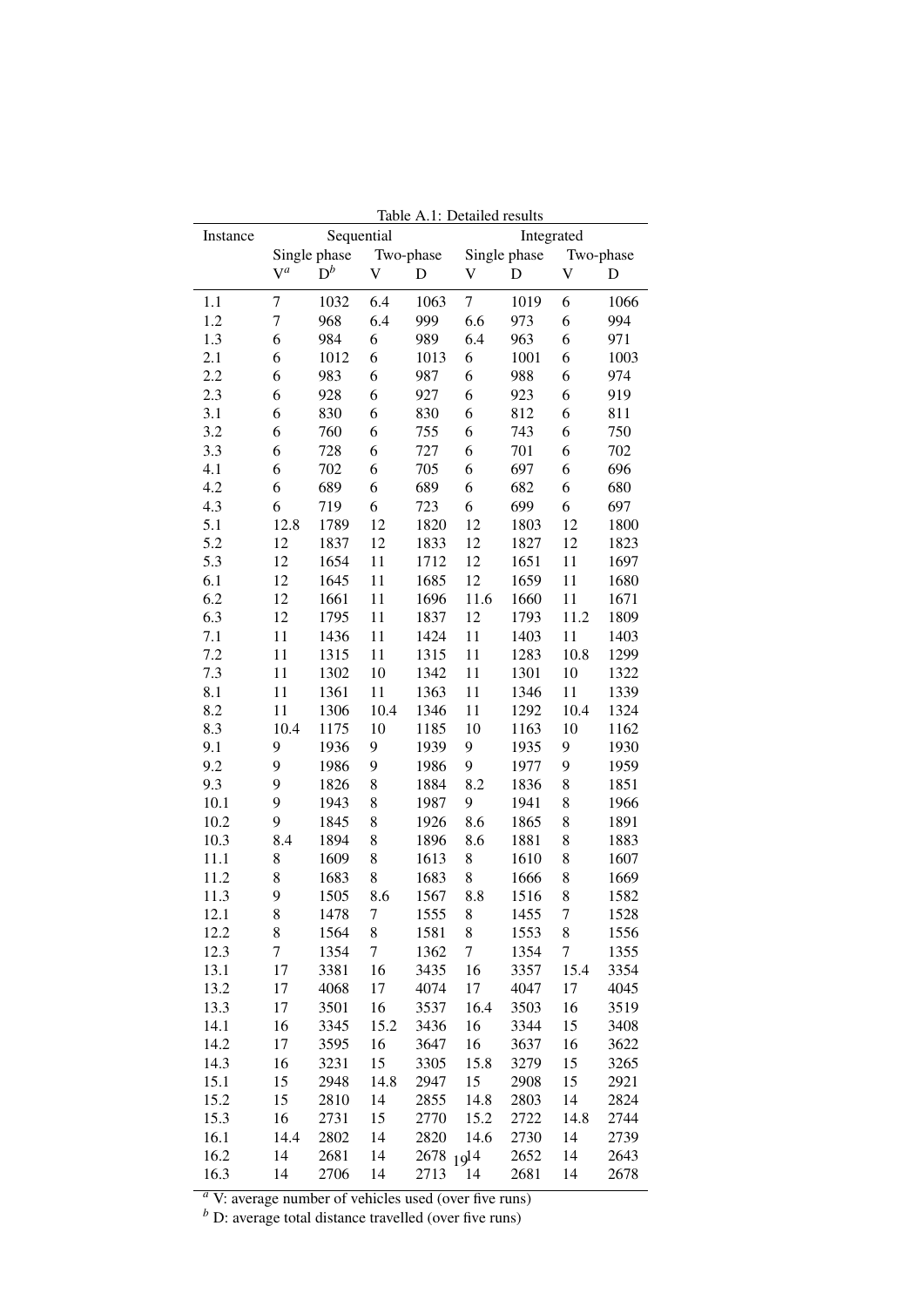- Bräysy O, Dullaert W, Hasle G, Mester D, Gendreau M (2008) An effective multistart deterministic annealing metaheuristic for the fleet size and mix vehicle routing problem with time windows. Transport Sci 42(3):371–386
- Caris A, Janssens GK (2009) A local search heuristic for the pre- and end-haulage of intermodal container terminals. Comput Oper Res 36(10):2763–2772
- Caris A, Janssens GK (2010) A deterministic annealing algorithm for the pre- and endhaulage of intermodal container terminals. Int J Comput Aided Eng Tech 2(4):340– 355
- Chang H, Jula H, Chassiakos A, Ioannou P (2008) A heuristic solution for the empty container substitution problem. Transport Res E-Log 44(2):203–216
- Chu Q (1995) Dynamic and stochastic models for container allocation. PhD thesis, Department of Ocean Engineering, Massachusetts Institute of Technology
- Cordeau JF, Laporte G, Savelsbergh MWP, Vigo D (2007) Vehicle routing. In: Barnhart C, Laporte G (eds) Transportation, Handbooks in Operations Research and Management Science, vol 14, Elsevier, Amsterdam, pp 367–428
- Crainic TG, Gendreau M, Dejax P (1993) Dynamic and stochastic models for the allocation of empty containers. Oper Res 41(1):102–126
- Currie RH, Salhi S (2004) A tabu search heuristic for a full-load, multi-terminal, vehicle scheduling problem with backhauling and time windows. J Math Model Algorithm 3(3):225–243
- Deidda L, Di Francesco M, Olivo A, Zuddas P (2008) Implementing the street-turn strategy by an optimization model. Marit Pol Manag 35(5):503–516
- Dejax PJ, Crainic TG (1987) A review of empty flows and fleet management models in freight transportation. Transport Sci 21(4):227–248
- Desaulniers G, Lavigne J, Soumis F (1998) Multi-depot vehicle scheduling problems with time windows and waiting costs. Eur J Oper Res 111(3):479–494
- Desrosiers J, Sauvé M, Soumis F (1988) Lagrangian relaxiation methods for solving the minimum fleet size multiple traveling salesman problem with time windows. Manage Sci 34(8):1005–1022
- Di Francesco M, Manca A, Olivo A, Zuddas P (2006) Optimal management of heterogeneous fleets of empty containers. In: Proceedings of the International Conference on Information Systems, Logistics and Supply Chain, Lyon, France, pp 922–931
- Dueck G, Scheuer T (1990) Threshold accepting: A general purpose optimization algorithm appearing superior to simulated annealing. J Comput Phys 90(1):161–175
- Erera AL, Smilowitz K (2008) Intermodal drayage routing and scheduling. In: Ioannou P (ed) Intelligent Freight Transportation, Automation and Control Engineering Series, CRC Press, Boca Raton, FL, pp 171–188
- Escudero A, Muñuzuri J, Arango C, Onieva L (2011) A satellite navigation system to improve the management of intermodal drayage. Adv Eng Inform 25(3):427–434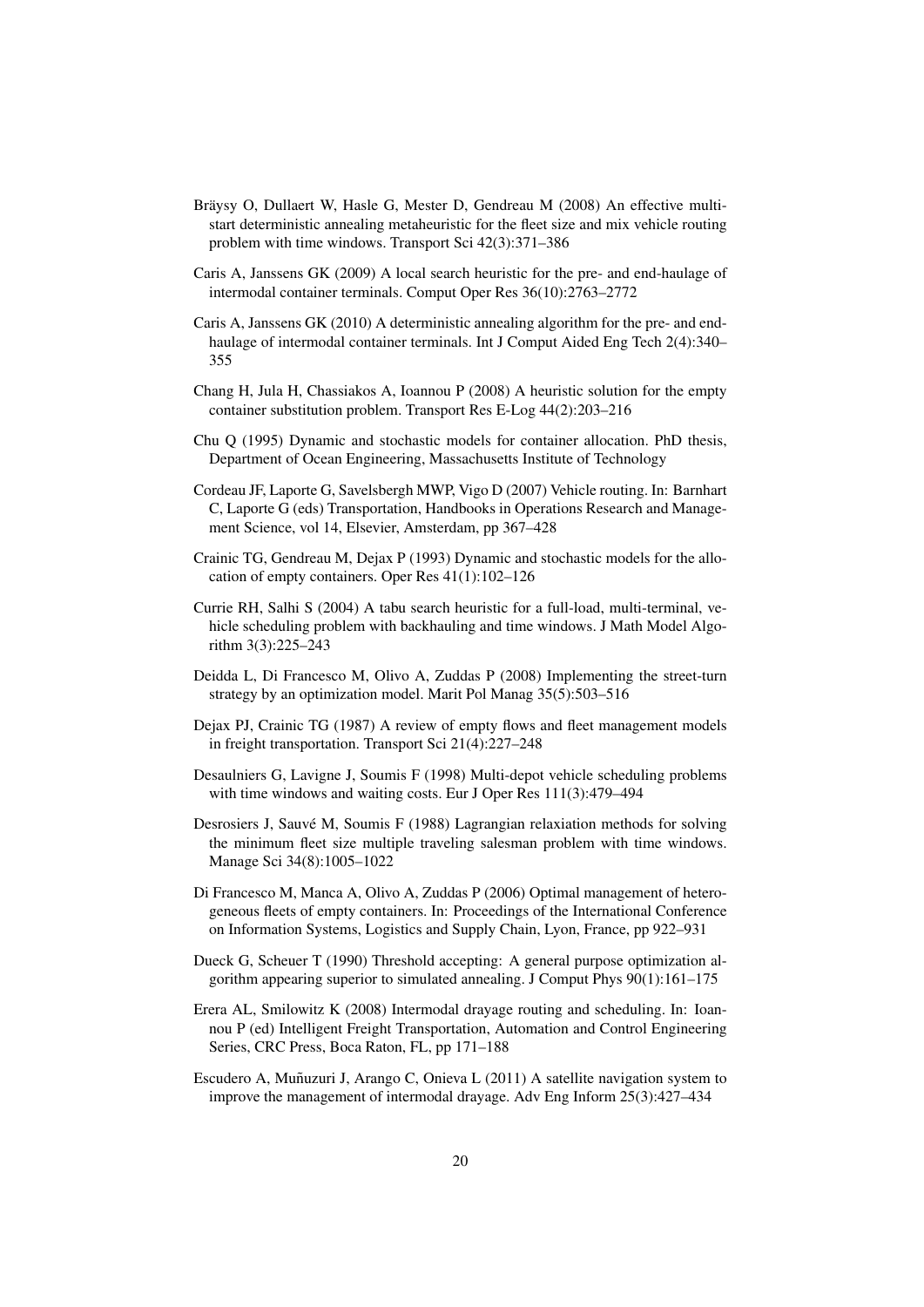- Ford LR, Fulkerson DR (1956) Solving the transportation problem. Manage Sci 3(1):24–32
- Francis P, Zhang G, Smilowitz K (2007) Improved modeling and solution methods for the multi-resource routing problem. Eur J Oper Res 180(3):1045–1059
- Gronalt M, Hirsch P (2007) Log-truck scheduling with a tabu search strategy. In: Doerner K, Gendreau M, Greistorfer P, Guthjahr W, Hartl R, Reimann M (eds) Metaheuristics - Progress in Complex Systems Optimization, Springer, New York, NY, pp 64–88
- Gronalt M, Hartl RF, Reimann M (2003) New savings based algorithms for time constrained pickup and delivery of full truckloads. Eur J Oper Res 151(3):520–535
- Hadjar A, Soumis F (2009) Dynamic window reduction for the multiple depot vehicle scheduling problem with time windows. Comput Oper Res 36(7):2160–2172
- Homberger J, Gehring H (2005) A two-phase hybrid metaheuristic for the vehicle routing problem with time windows. Eur J Oper Res 162(1):220–238
- Huth T, Mattfeld DC (2009) Integration of vehicle routing and resource allocation in a dynamic logistics network. Transport Res C-Emer 17(2):149–162
- Ileri Y, Bazaraa M, Gifford T, Nemhauser G, Sokol J, Wikum E (2006) An optimization approach for planning daily drayage operations. Cent Eur J Oper Res 14(2):141–156
- Imai A, Nishimura E, Current J (2007) A Lagrangian relaxation-based heuristic for the vehicle routing with full container load. Eur J Oper Res 176(1):87–105
- Jula H, Chassiakos A, Ioannou P (2003) Empty container interchange report: Methods for modeling and routing of empty containers in the Los Angeles and Long Beach port area. Final report, Center for the Commercial Deployment of Transportation Technologies, California State University, Long Beach, CA
- Jula H, Dessouky M, Ioannou P, Chassiakos A (2005) Container movement by trucks in metropolitan networks: modeling and optimization. Transport Res E-Log 41(3):235–259
- Koo PH, Lee WS, Jang DW (2004) Fleet sizing and vehicle routing for container transportation in a static environment. OR Spectrum 26(2):193–209
- Law A (2007) Simulation modeling and analysis, 4th edn. McGraw-Hill, New York, NY
- Mes M, van der Heijden M, van Harten A (2007) Comparison of agent-based scheduling to look-ahead heuristics for real-time transportation problems. Eur J Oper Res 181(1):59–75
- Mes M, van der Heijden M, Schuur P (2010) Look-ahead strategies for dynamic pickup and delivery problems. OR Spectrum 32(2):395–421
- Mingozzi A, Bianco L, Ricciardelli S (1995) An exact algorithm for combining vehicle trips. In: Daduna J, Branco I, Paixao J (eds) Computer-aided Transit Scheduling, Lecture Notes in Economics and Mathematical Systems 430, Springer, Berlin, pp 145–172